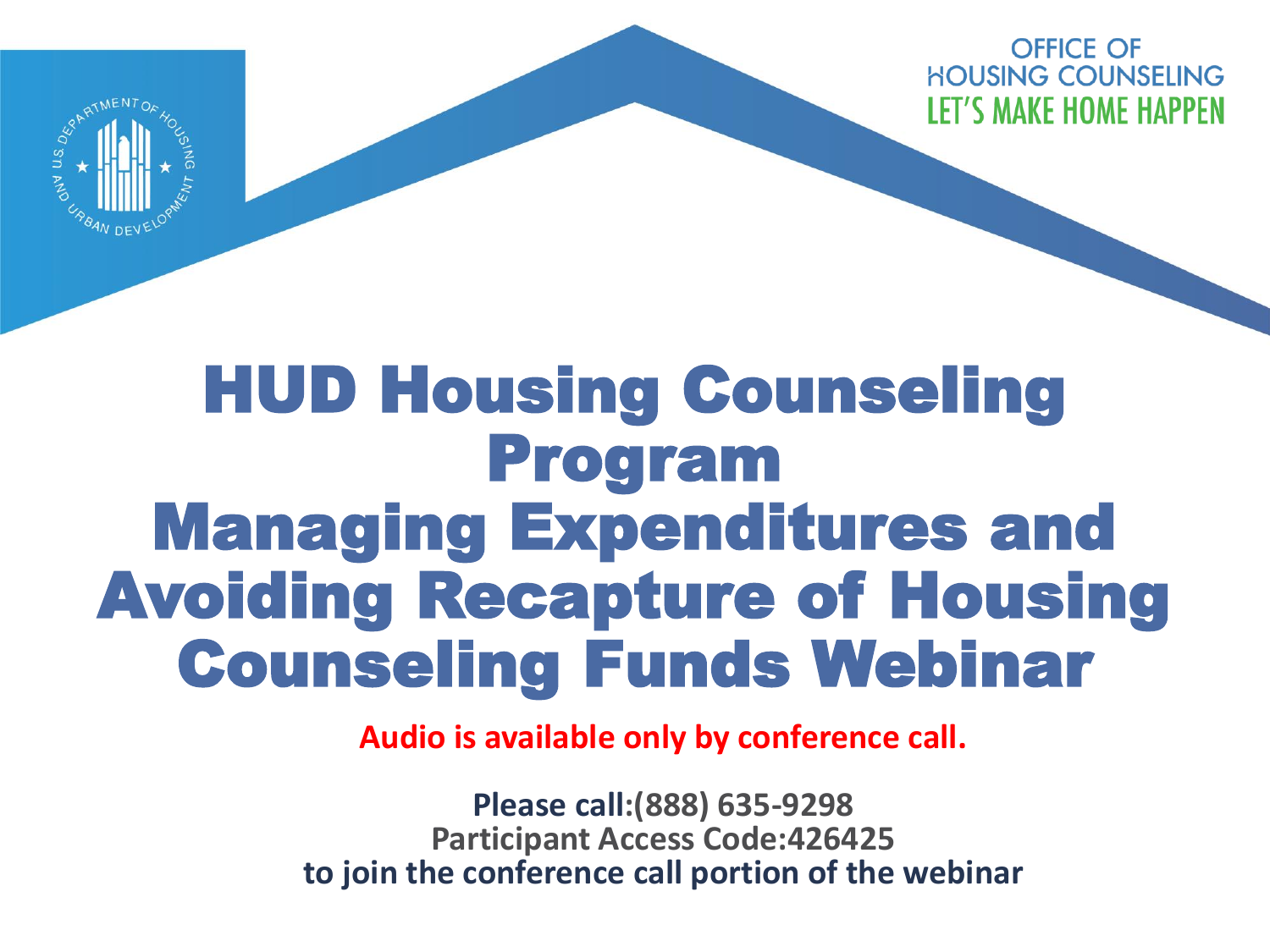## **Webinar Logistics**

• Audio is being recorded. The playback number along with the PowerPoint and a transcript will be available on the HUD Exchange at

[www.hudexchange.info/programs/housing](http://www.hudexchange.info/programs/housing-counseling/webinars/)counseling/webinars/

- An OHC LISTSERV will be sent out when the Archives are posted. Posting will usually be within 7-10 days.
- Attendee lines will be muted during presentation.
- Handouts were sent out prior to webinar. They are also available in the Control Panel. Just click on document name to download.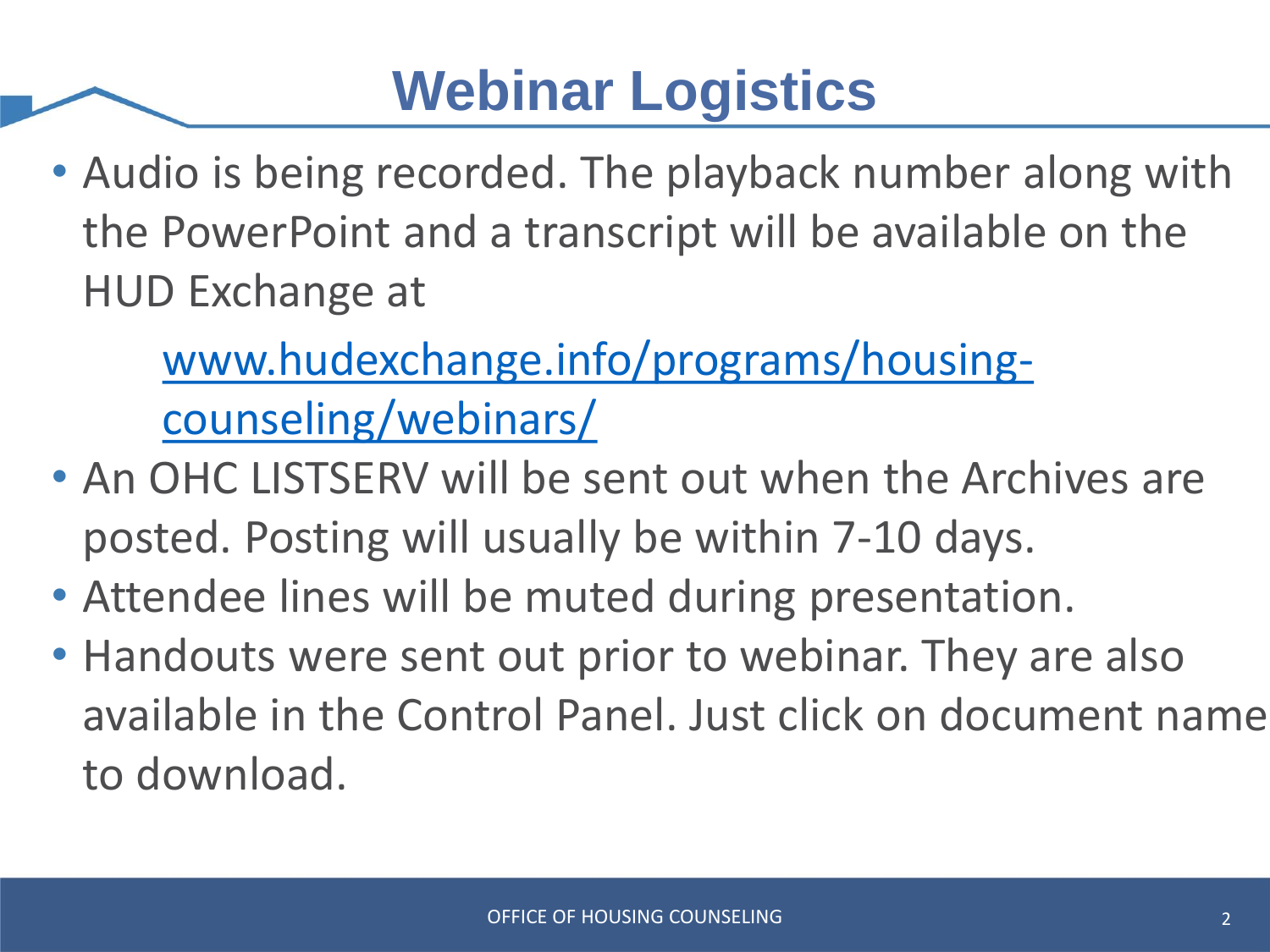## **Questions & Comments**



- There will be Polling Questions. Please respond to them
- There will be Q&A periods
	- The operator will give you instructions on how to ask questions or make your comments.
	- If unmuted during Q&A, please do not use a speaker phone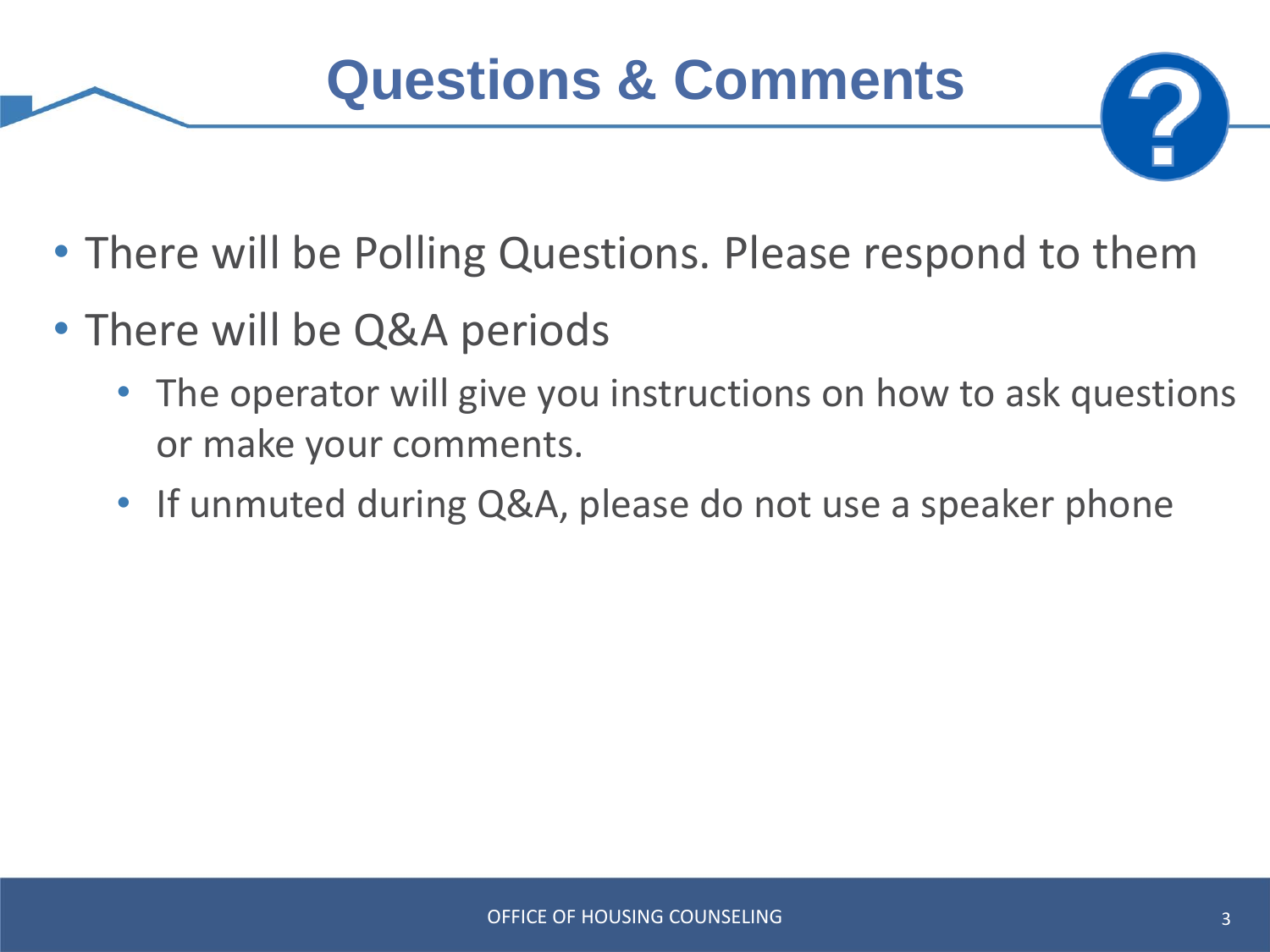## **Other Ways to Ask Questions**

#### Your Participation

Please submit your text questions and comments using the Questions Panel. We will answer some of them during the webinar.

You can also send questions and comments to [housing.counseling@hud.gov](mailto:housing.counseling@hud.gov) with webinar topic is subject line.

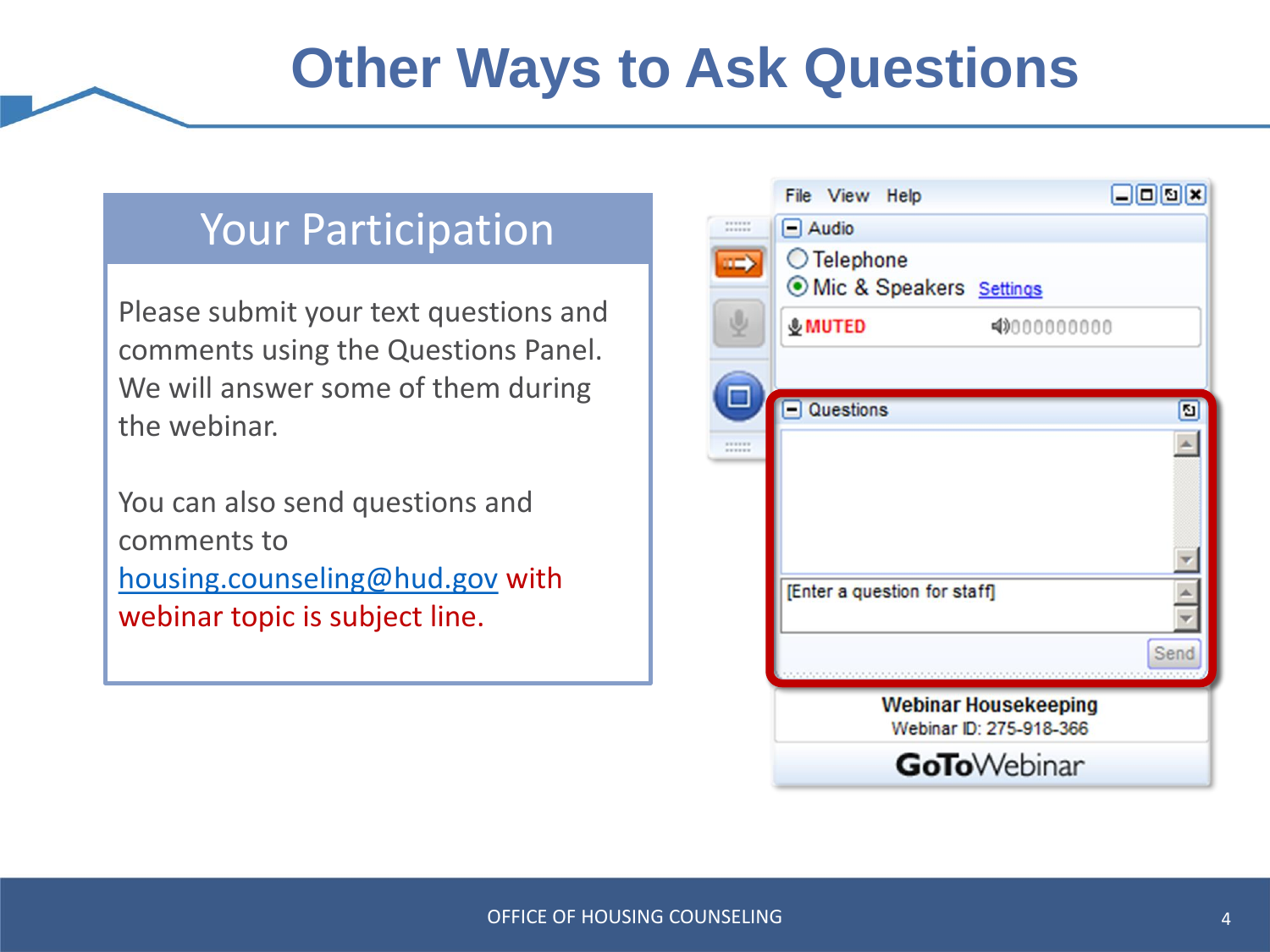- If you logged into the webinar, you will receive a "thank you for attending" email from GoToWebinar within 48 hours.
- The email will say "*This is your CERTIFICATE OF TRAINING*". There is no attachment
- Print out and save that email for your records.

Thank you for attending our Webinar on Managing Expenditures and Avoiding Recapture. We hope you enjoyed our event. This is your CERTIFCATE OF TRAINING. Please print out and save this email for your records. Please send your questions, comments and feedback to: [housing.counseling](mailto:housing.counseling@hud.gov)@hud.gov.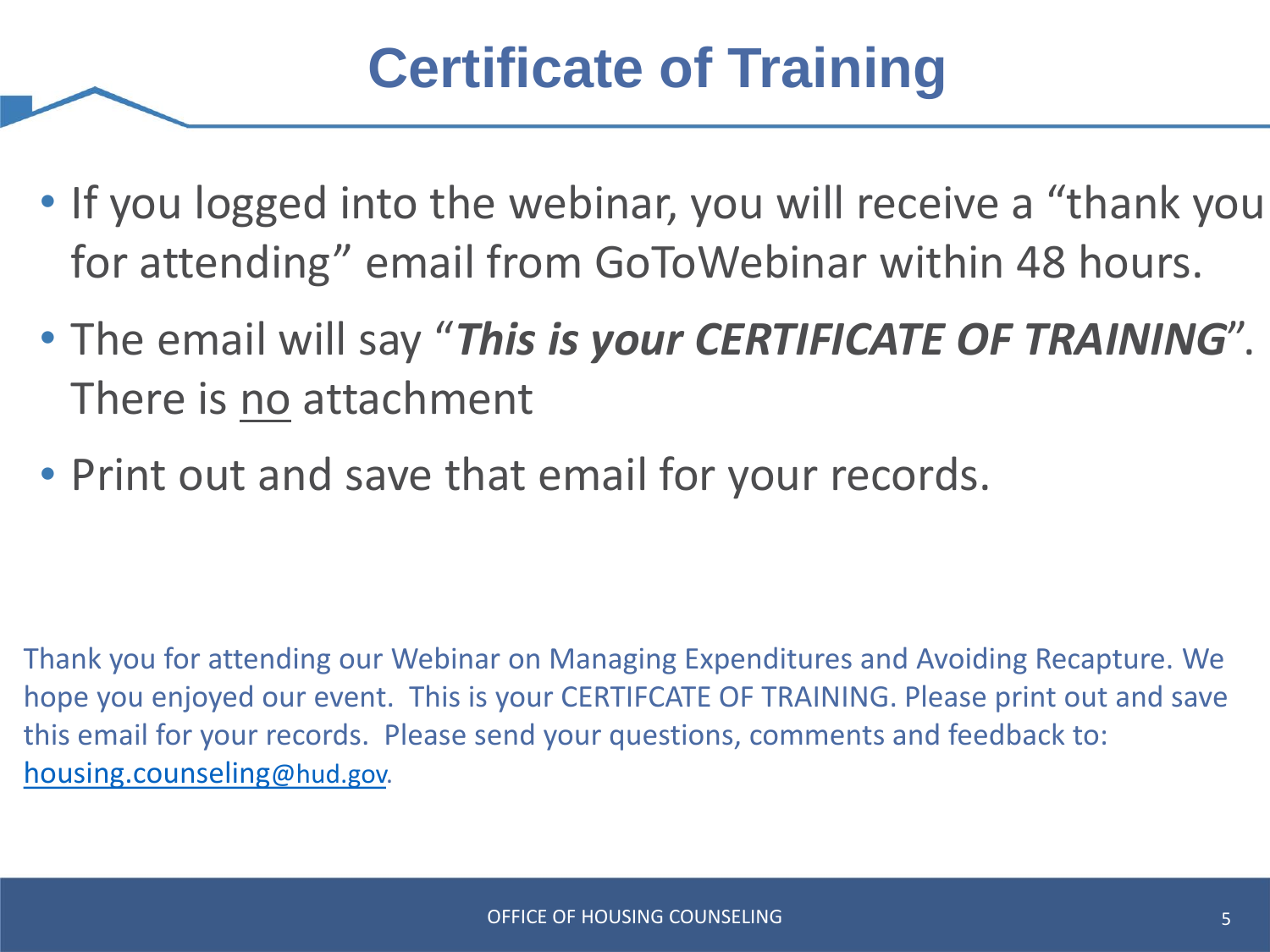### **Brief Survey**

- Please complete the brief survey at the end of this session.
- Your responses will help OHC better plan and present our webinars.

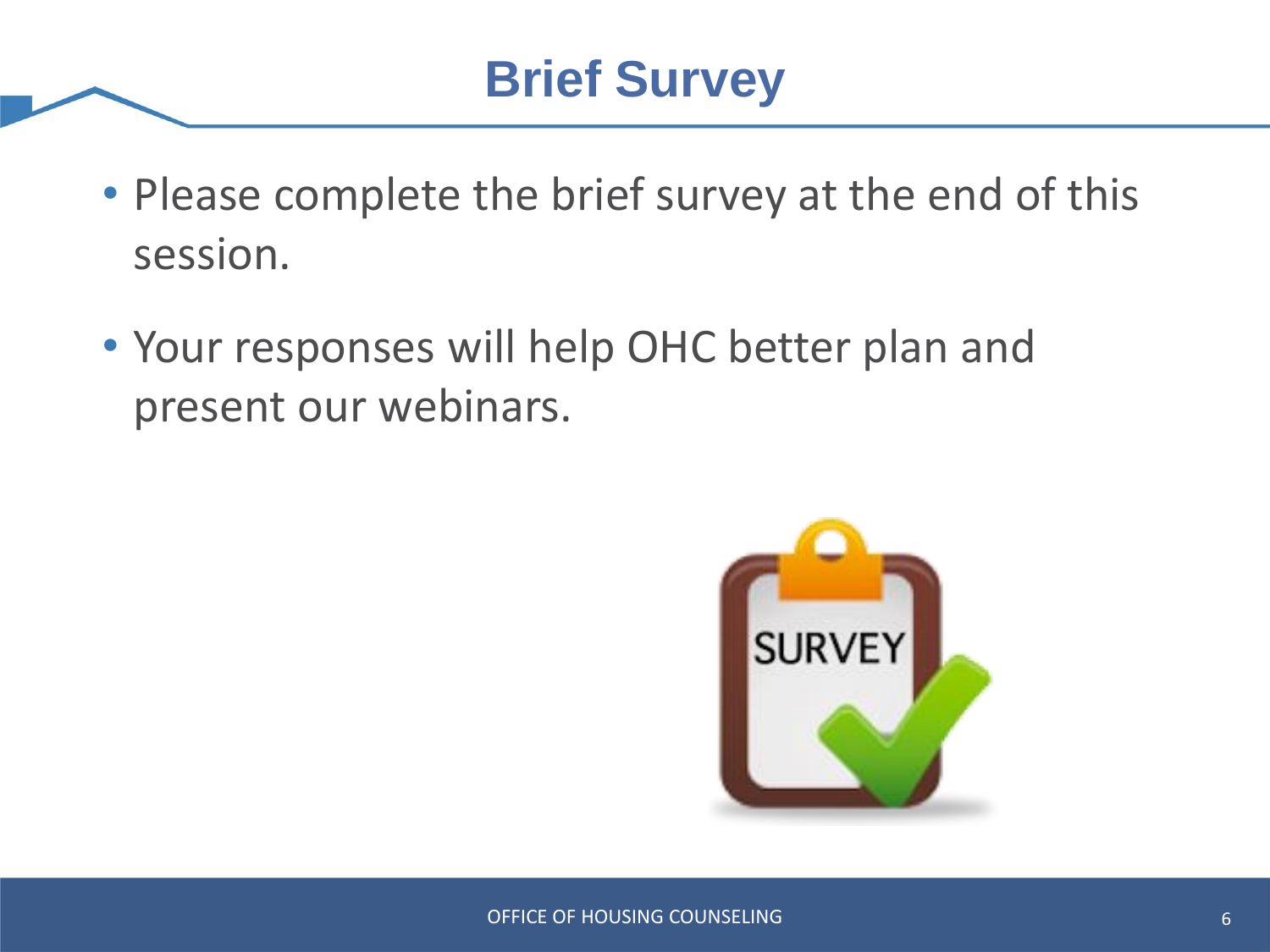## **Welcome**

# •Kisha Wright, Deputy Director, Office of Oversight & Accountability, U.S. Department of Housing and Urban Development (HUD)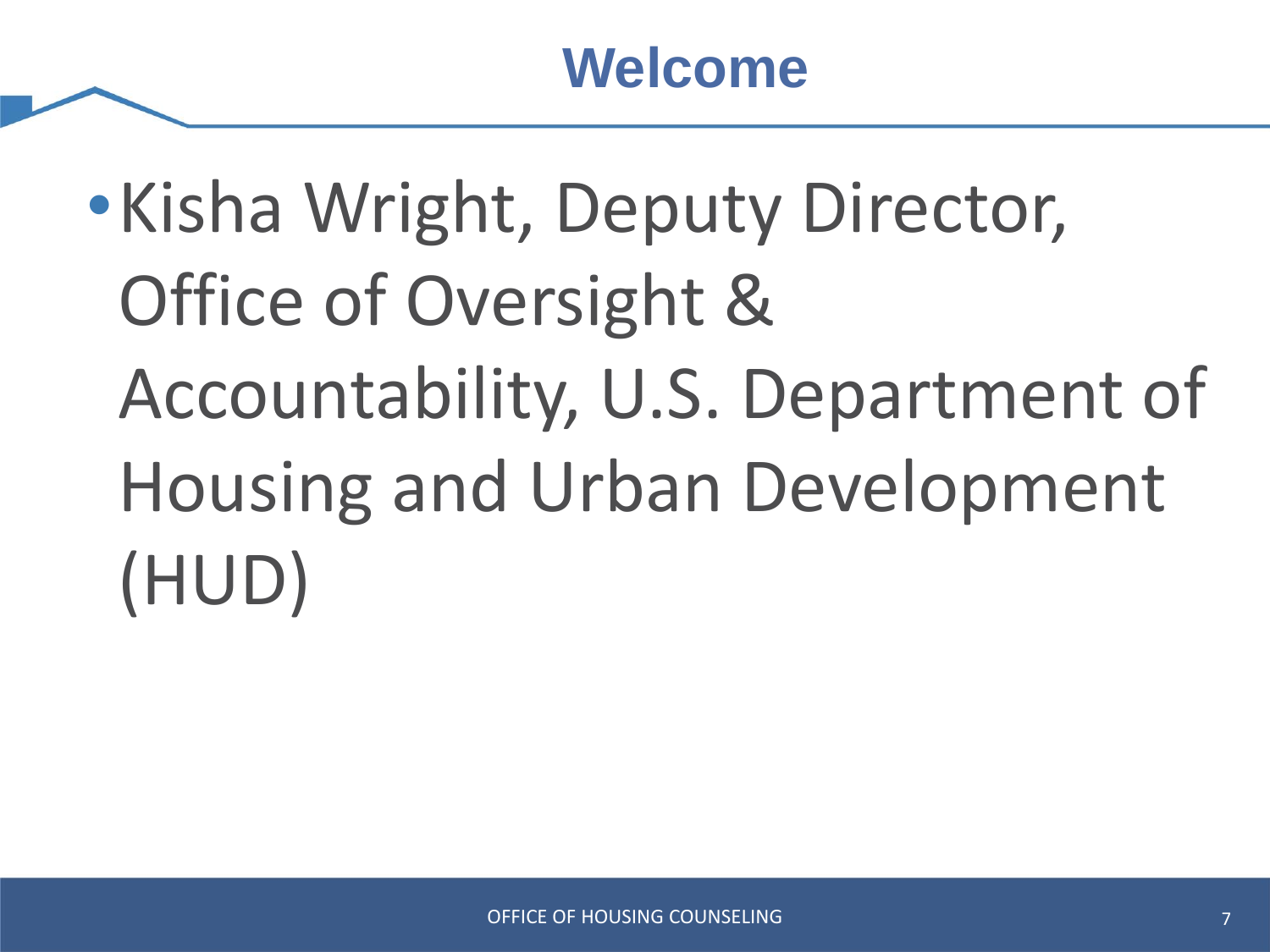## **Presenters and Q and A**

- Presenters **Shawna Moraille** and **Les Warner**, ICF
- Q and A supported by **Carolyn Hogans**, Office of Oversight and Accountability, and **Shawn Rich**, Office of Policy and Grant Administration, HUD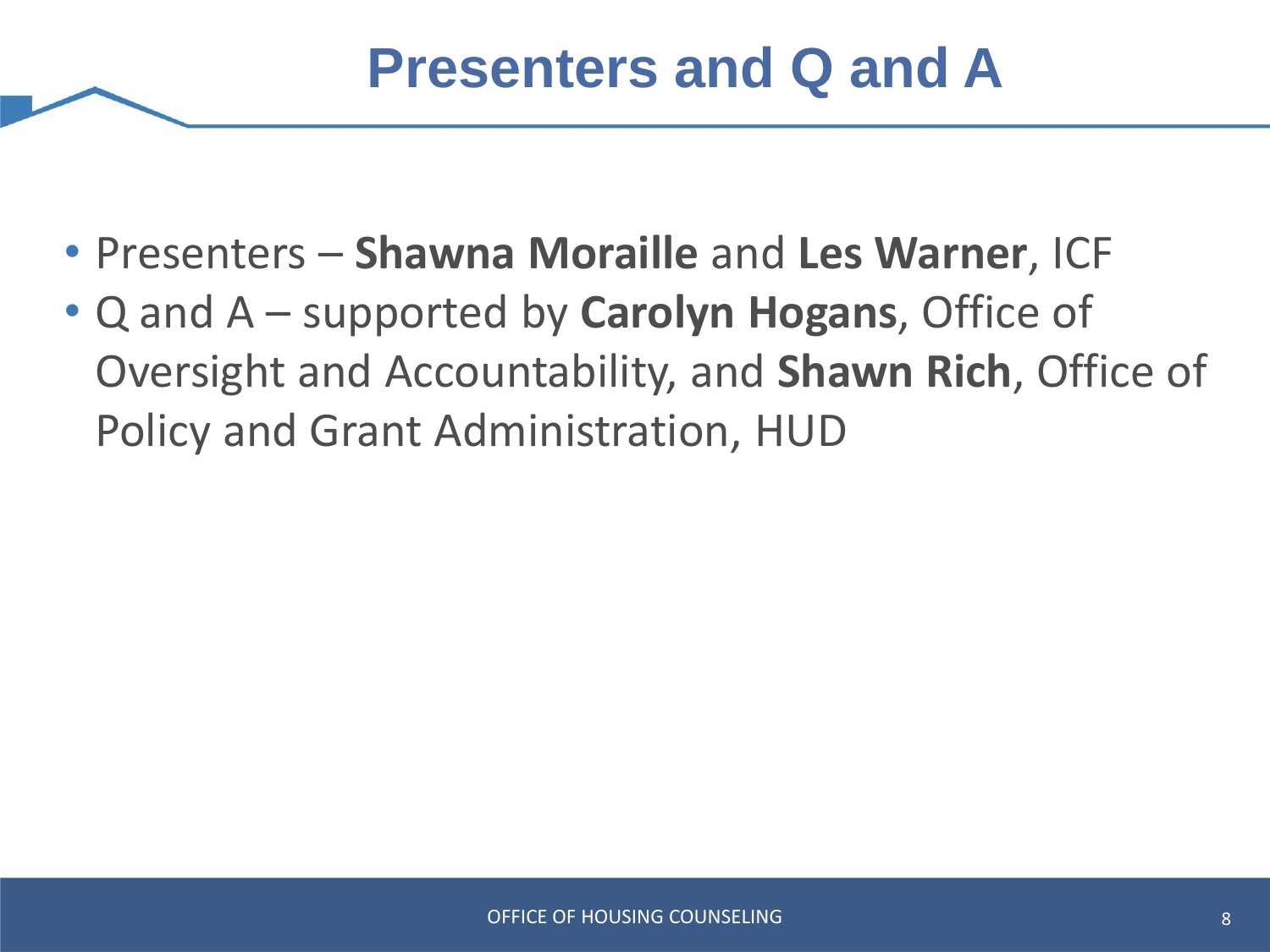## **Agenda**

- Part 1: Recapture Trends
- $\bullet$ Part 2: Strategies for Spending HUD Housing Counseling Funds
- Q & A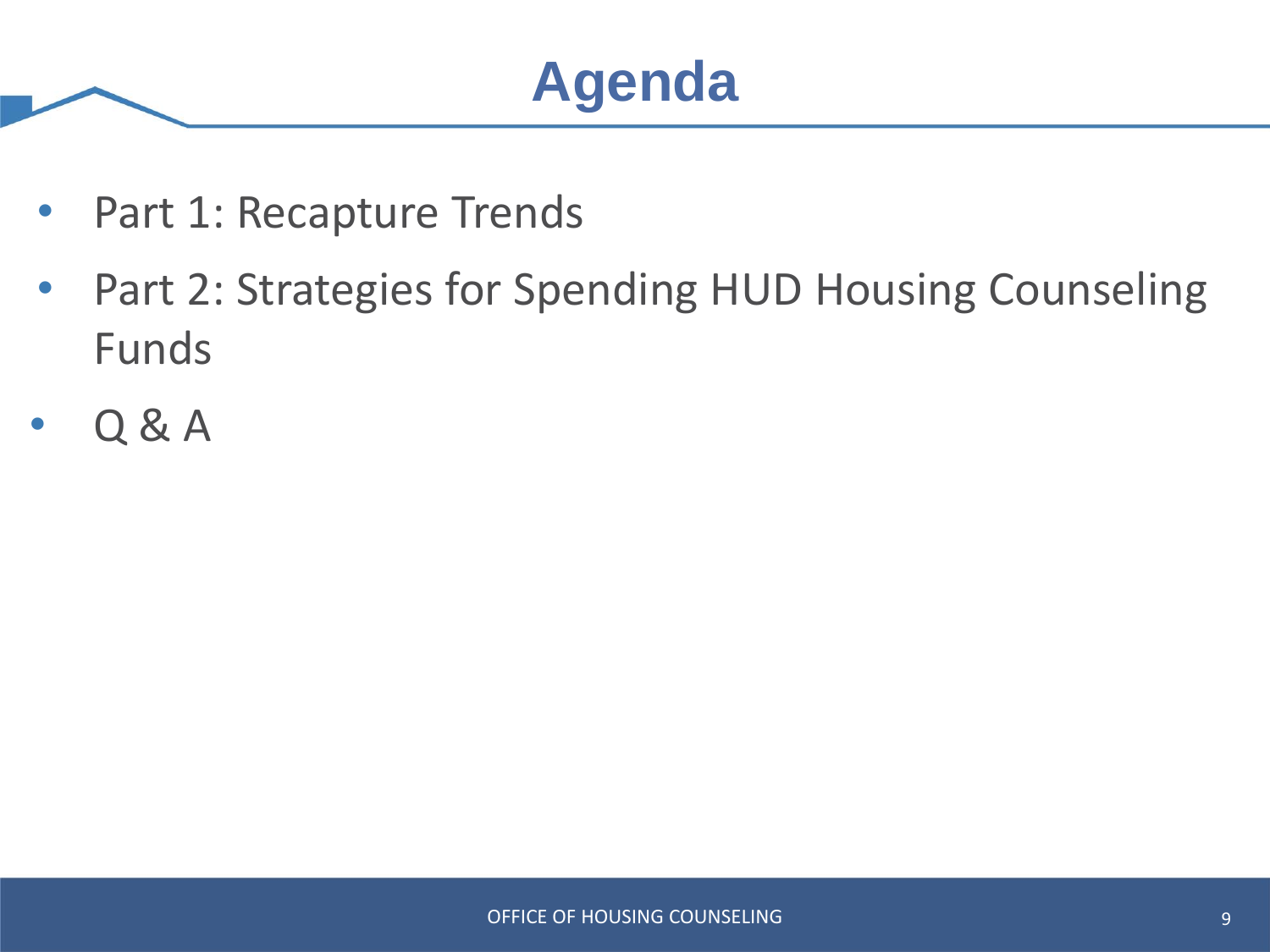### **Polling question 1: What type of organization do you represent?**

- 1. Participating local housing counseling agency
- 2. Participating housing counseling agency as a subgrantee or affiliate of an oversight agency (OA)
- 3. Participating OA (e.g., HUD Approved Intermediary, State Housing Finance Agency or Multi-state organization)
- 4. Non-participating agency
- 5. HUD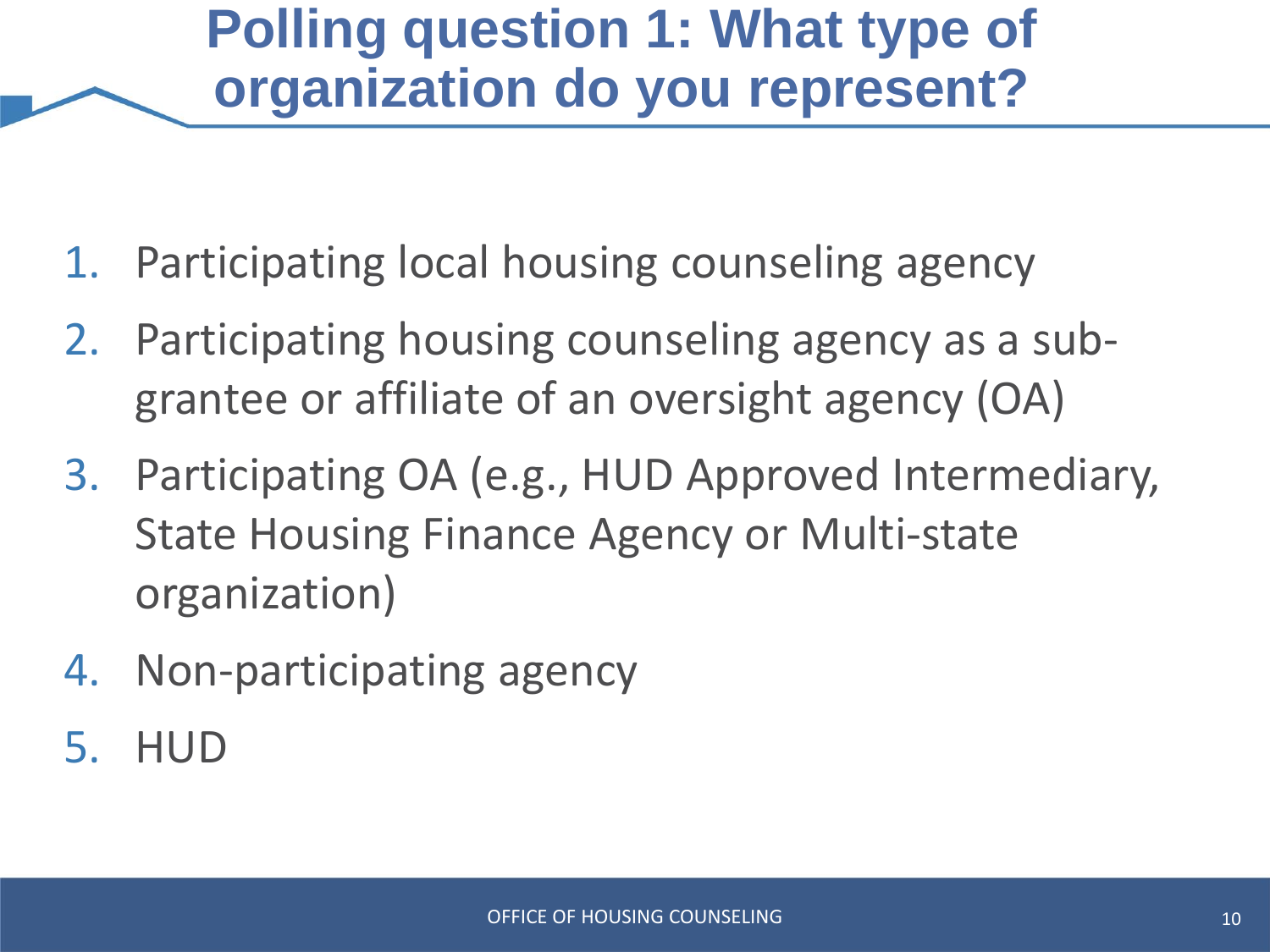## **Part 1: Recapture Trends**

OFFICE OF HOUSING COUNSELING 11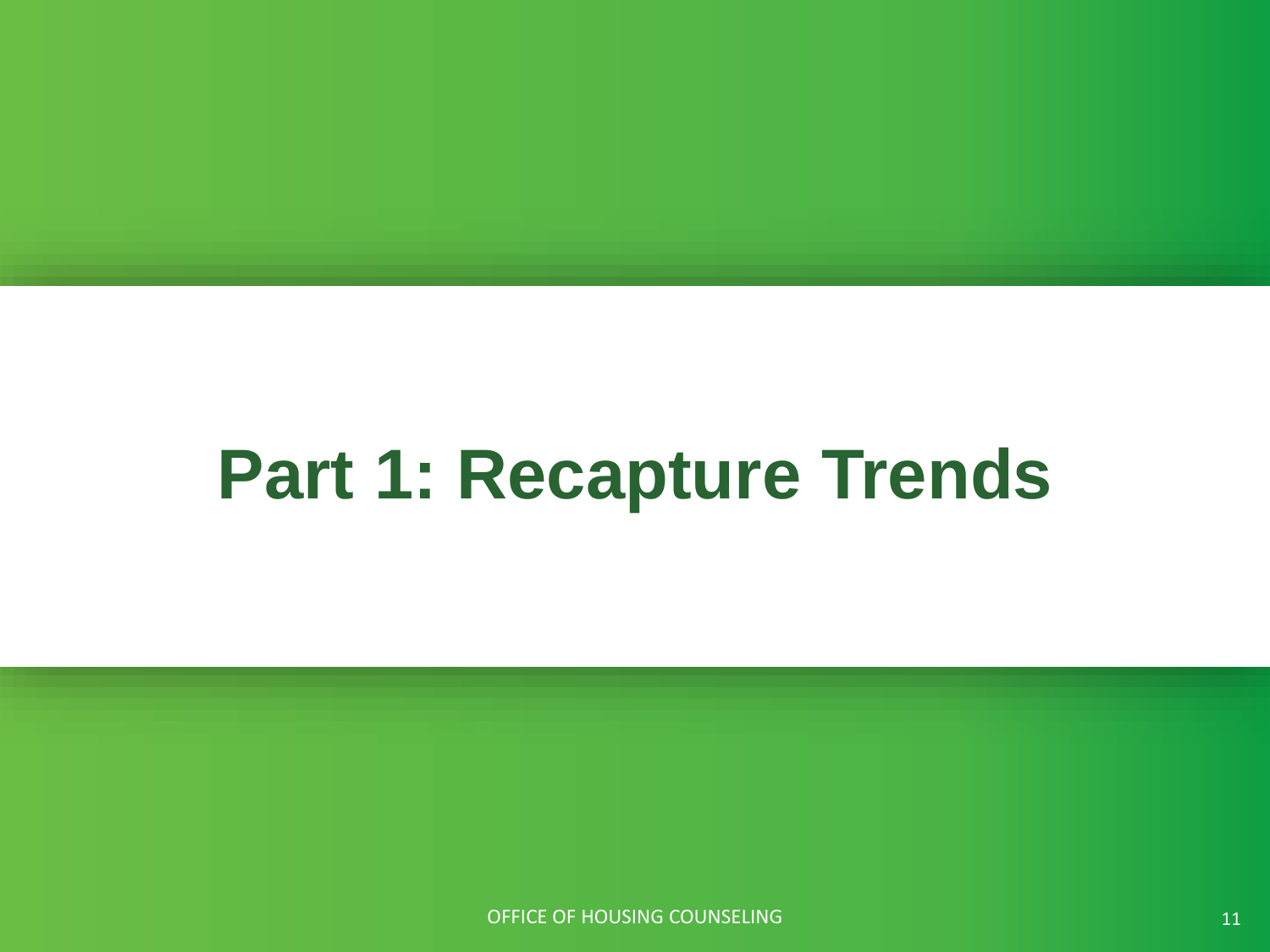## **Definition of Recapture**

- Located in grant agreement between agency and HUD:
	- Funds recapture: HUD may recapture any unspent funds. Grantees are required to cooperate with recapture requests, including any paperwork requests. HUD may utilize recaptured funds in subsequent Housing Counseling NOFAs or in other way which HUD is authorized to use recaptured funds.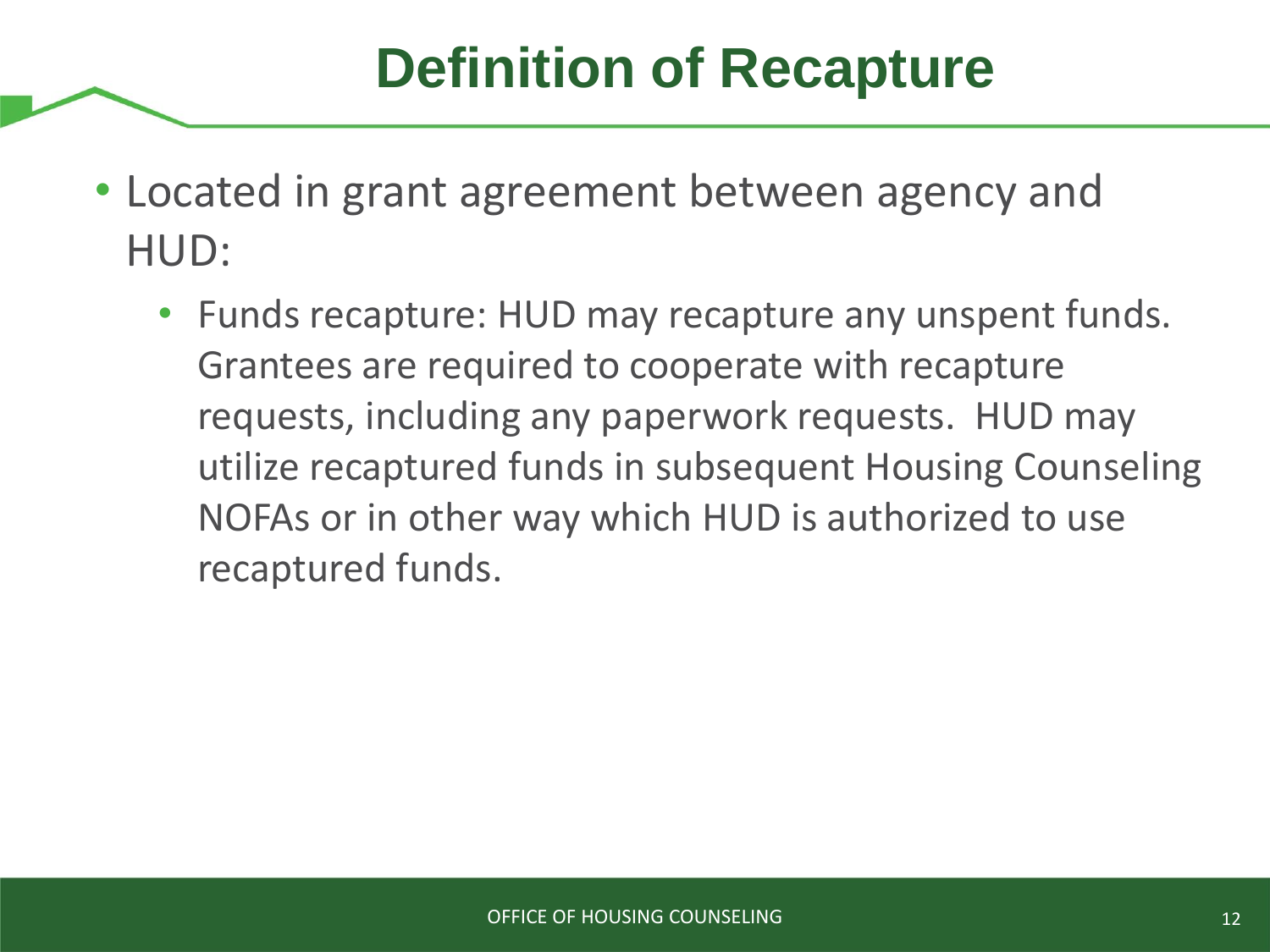#### **Graph Showing Recaptures by Local Housing Counseling Agencies (LHCAs) FY2014-2016**



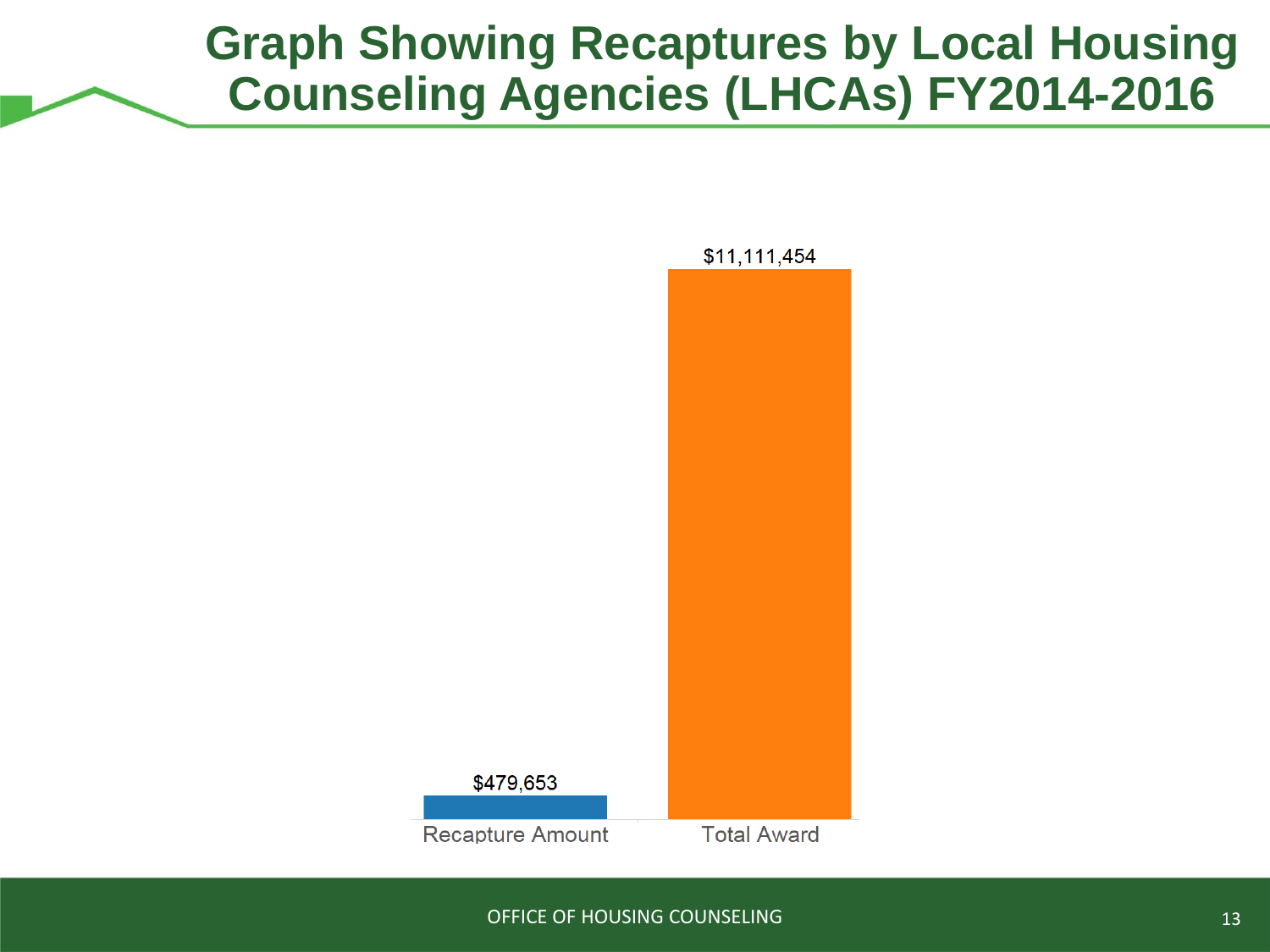### **Graph Showing Recaptures by LHCAs (FY2014-2016)**



OFFICE OF HOUSING COUNSELING 14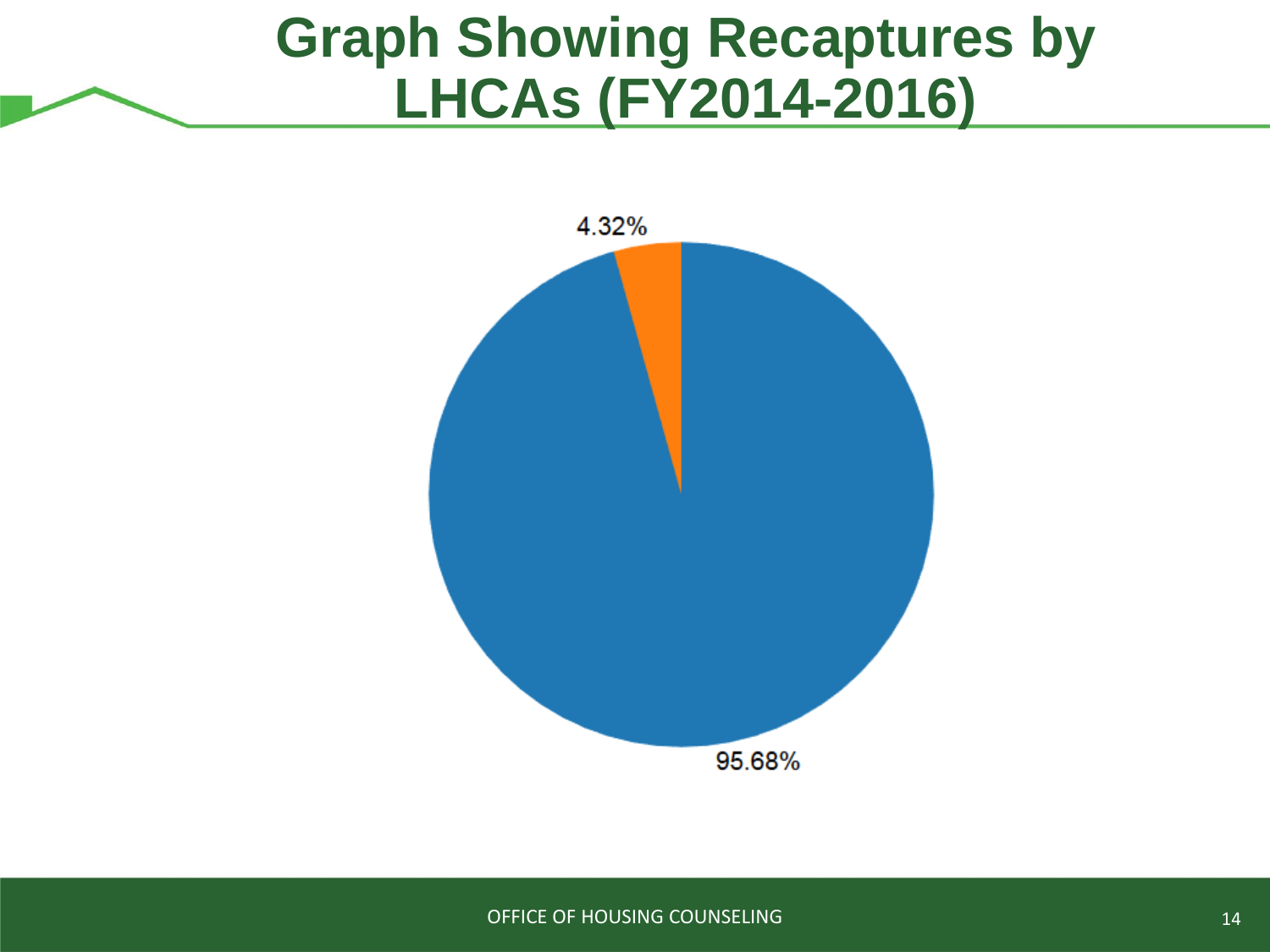#### **Graph Showing Recaptures by Oversight Agencies (OA) (FY2014-2016)**

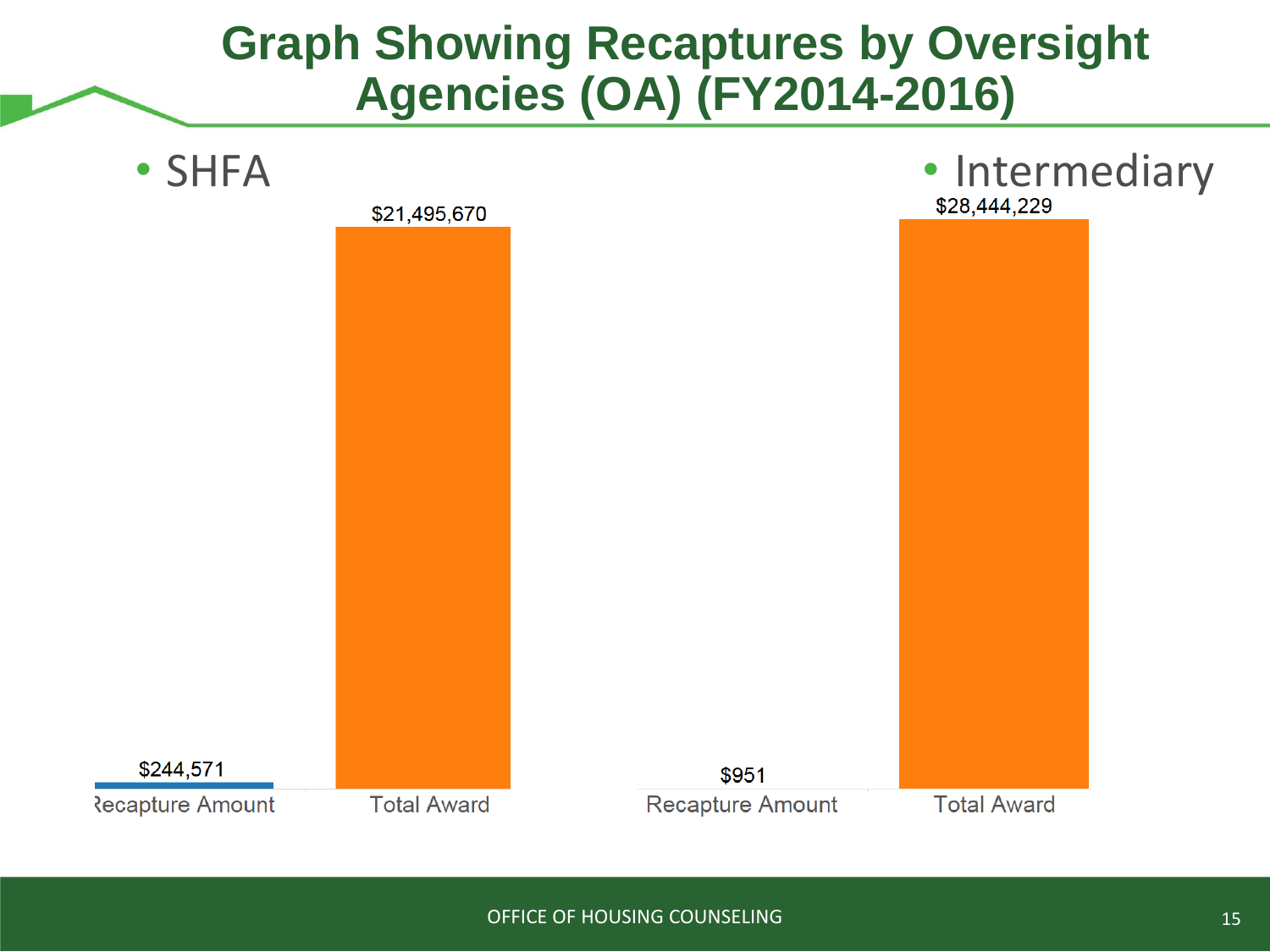### **Graph Showing Recaptures by OA (FY2014-2016)**

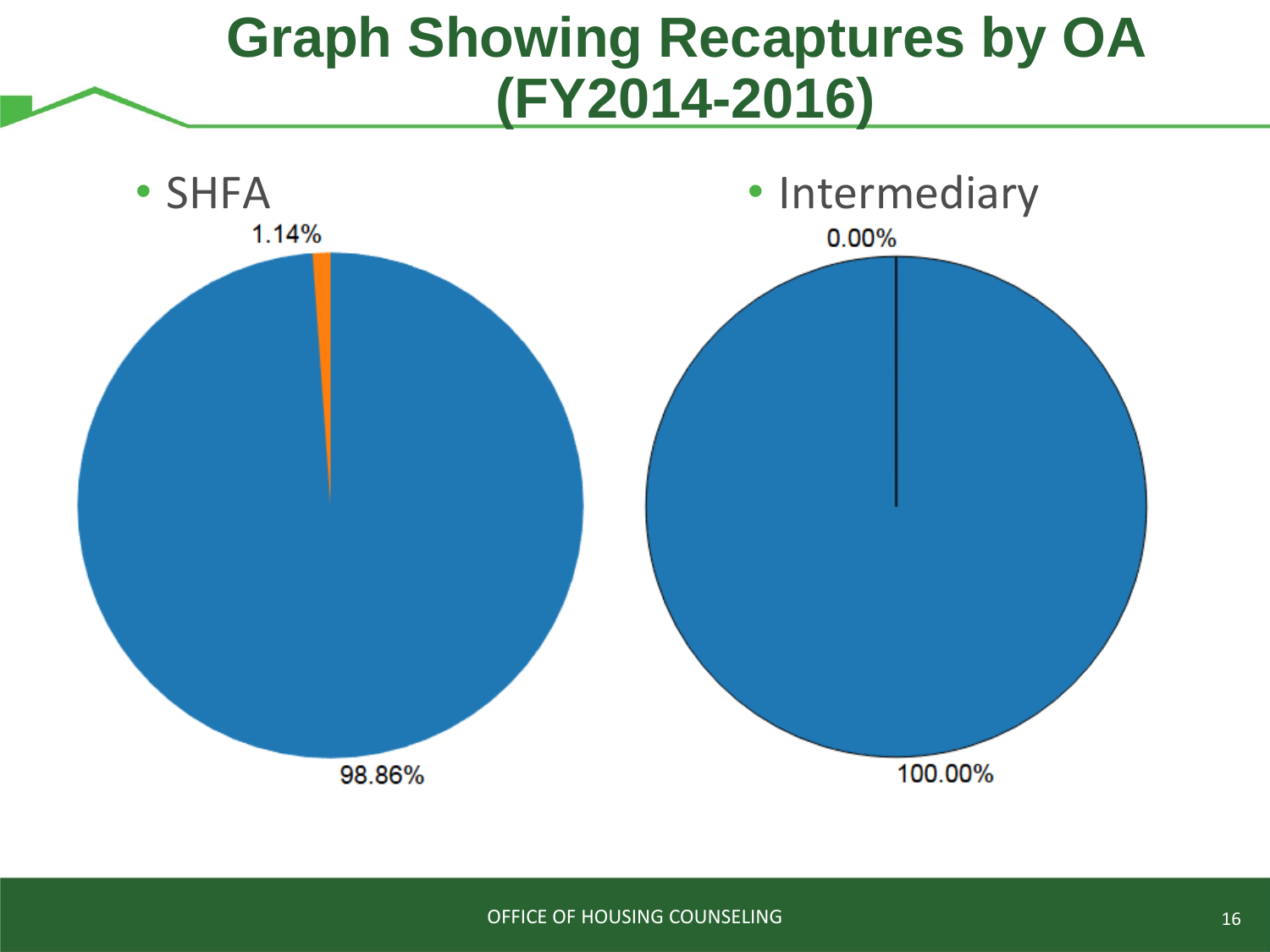## **Reasons to Avoid a Recapture**

- Does not advance the need for the program during Congressional appropriations
- Has been a consideration in previous NOFAs
- Adds unnecessary administrative burden to HUD and grantees
- Penalizes other performing agencies who could have used the funds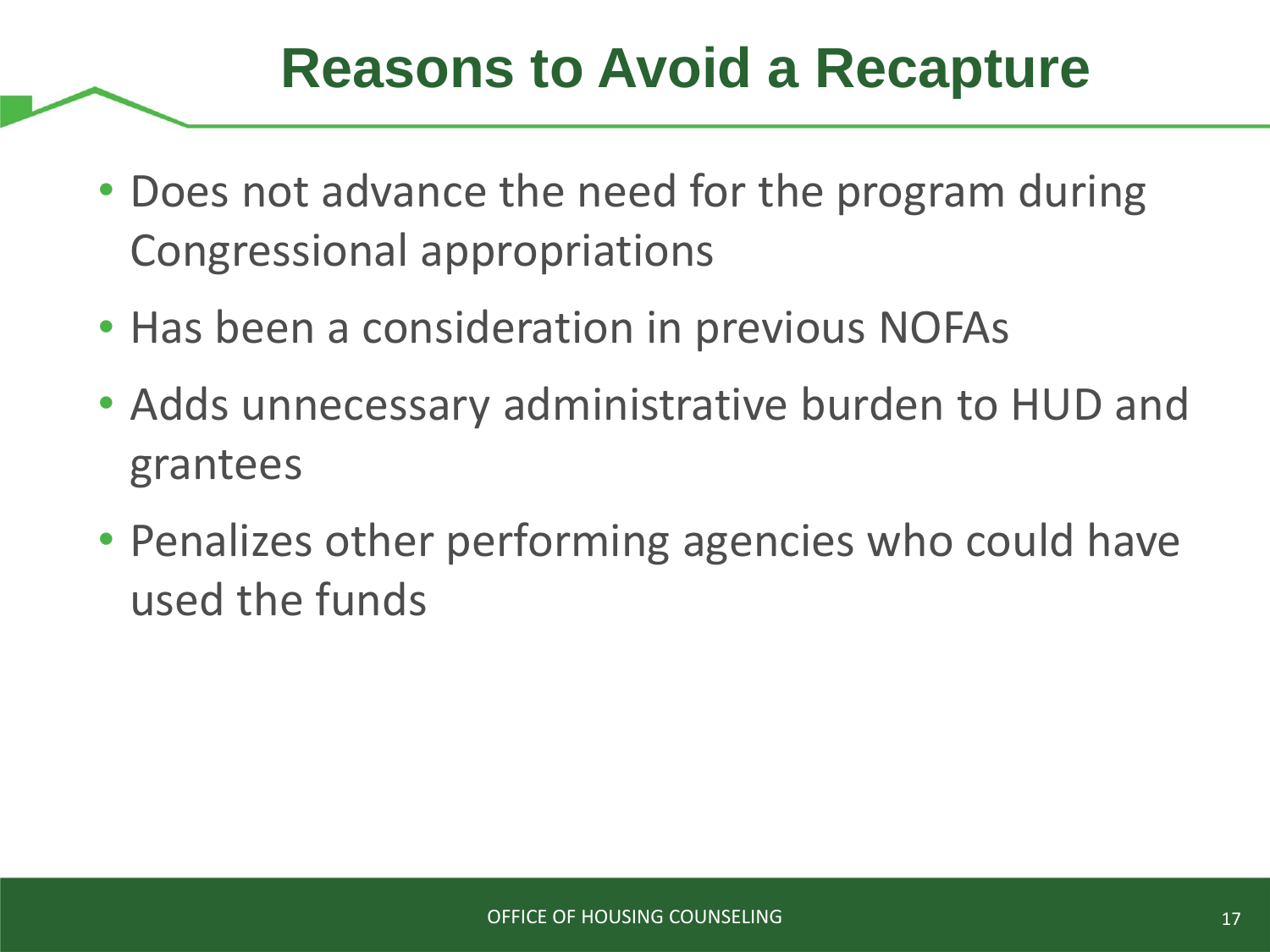**Polling question 2: Have you ever thought that you may be in danger of not spending all of your HUD Housing Counseling Funds?**

- 1. Yes
- 2. No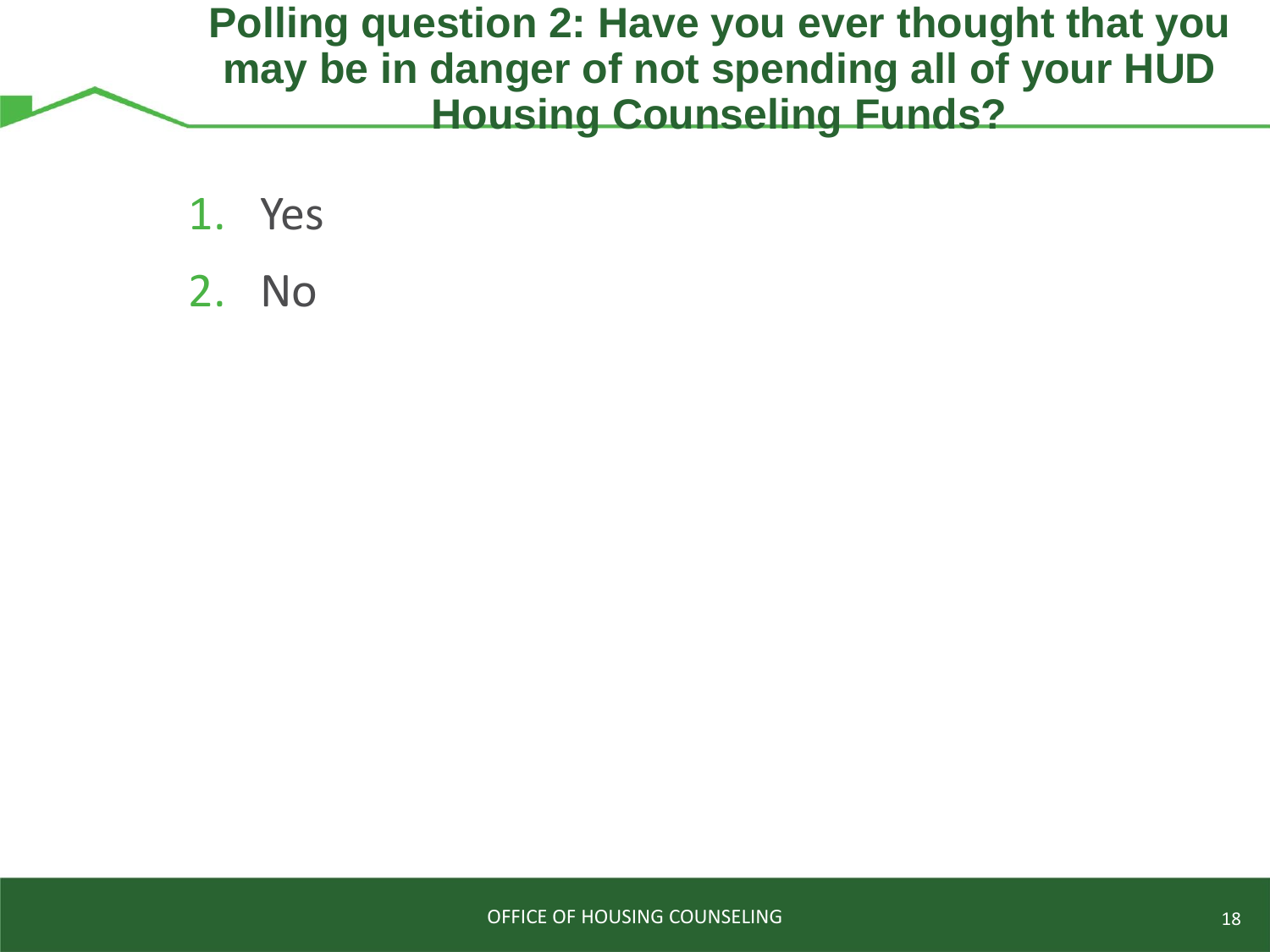## **Common Reasons Agencies Experience a Recapture**

- Lack of staff and/or agency capacity
- Inability to reprogram funds quickly
- Deficient systems and tools to address grant award management and key deadlines
- Inability to determine eligible costs for HUD program
- Lack of authority to go back to beginning of Federal fiscal year to recoup eligible costs

#### 1. Don't know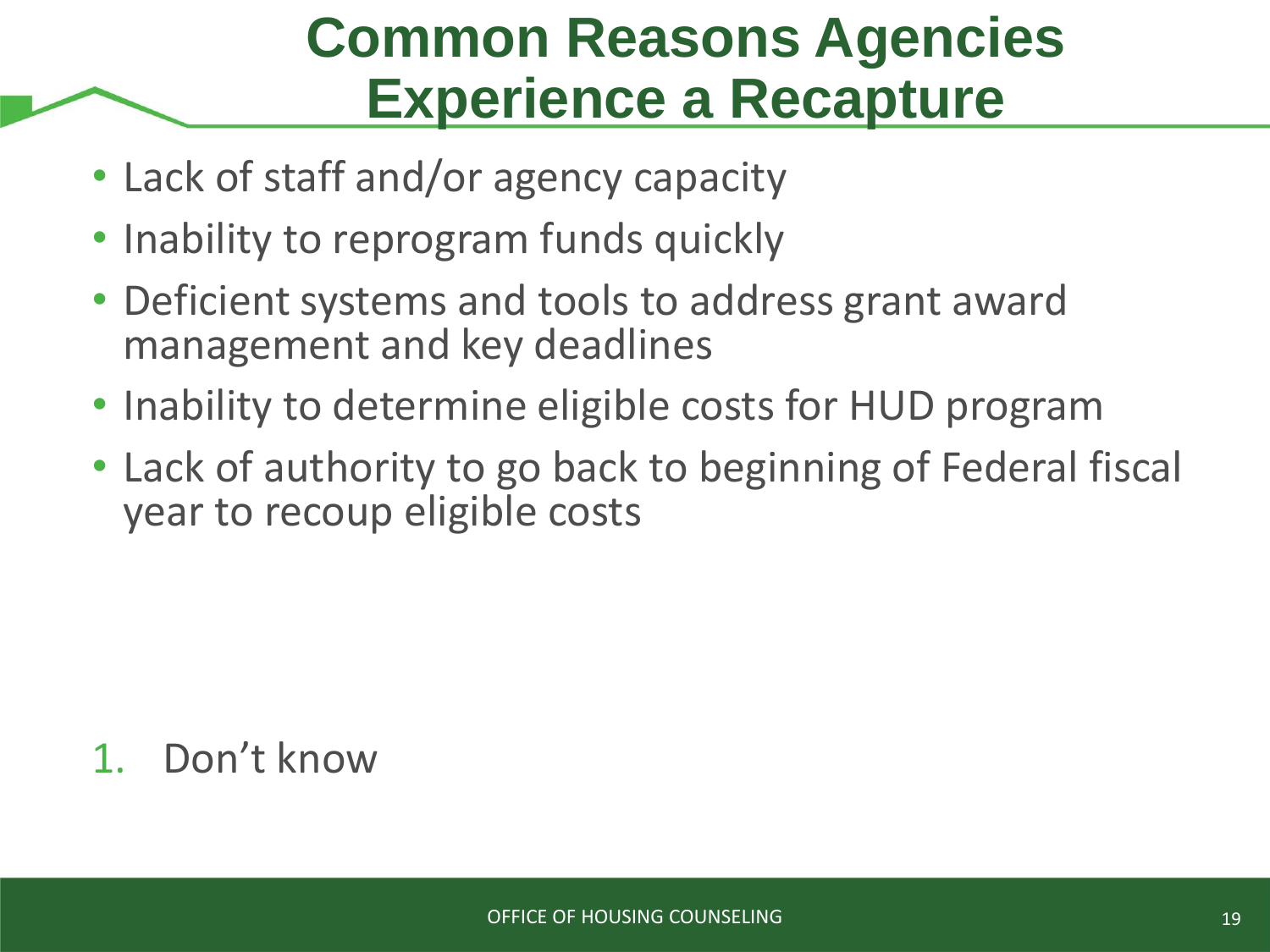## **Part 2: Strategies for Spending HUD Housing Counseling Funds**

OFFICE OF HOUSING COUNSELING 20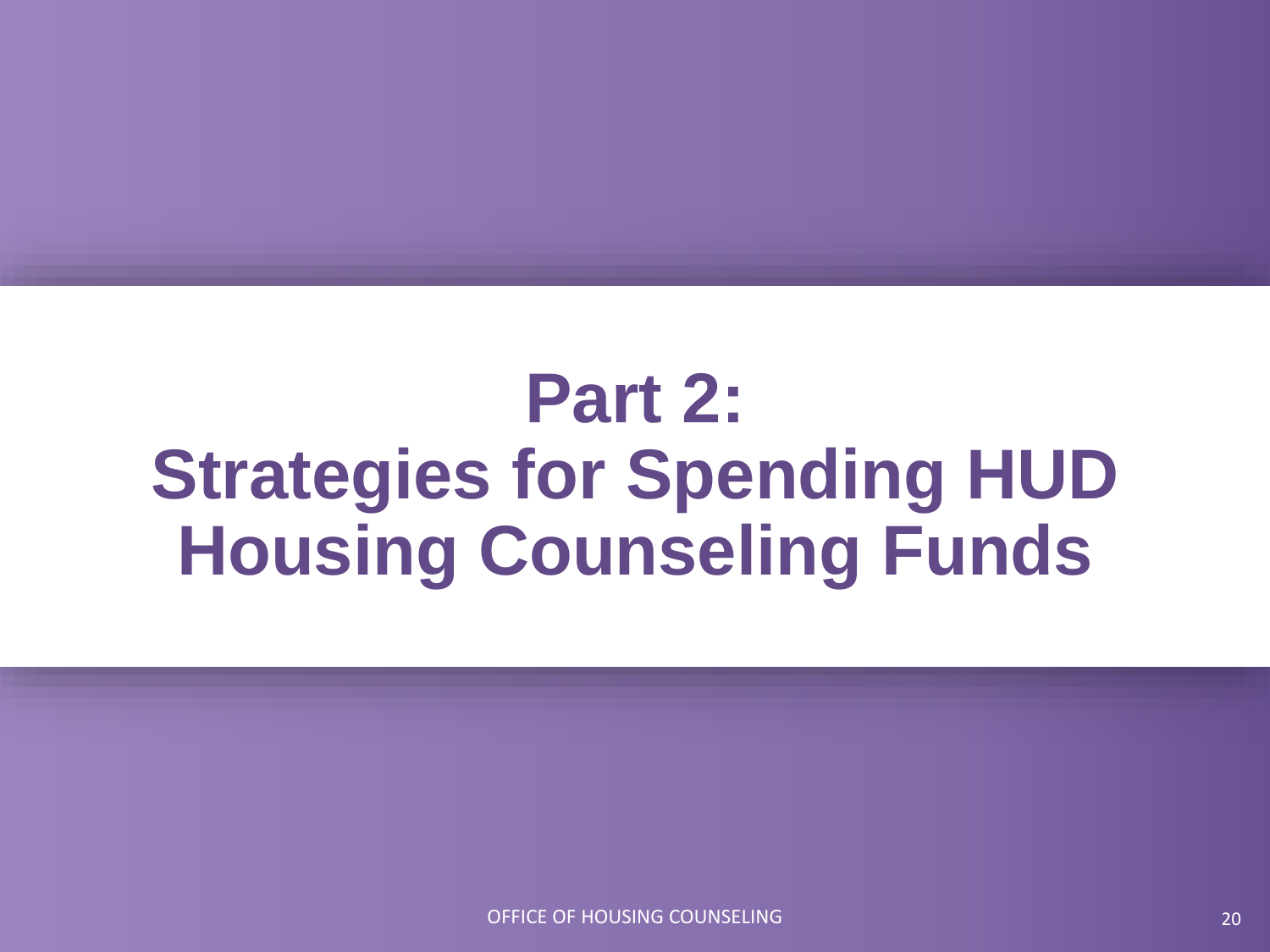## **Strategies in Grant Period Phases**

- Planning
- During award period of performance (POP)
- Close Out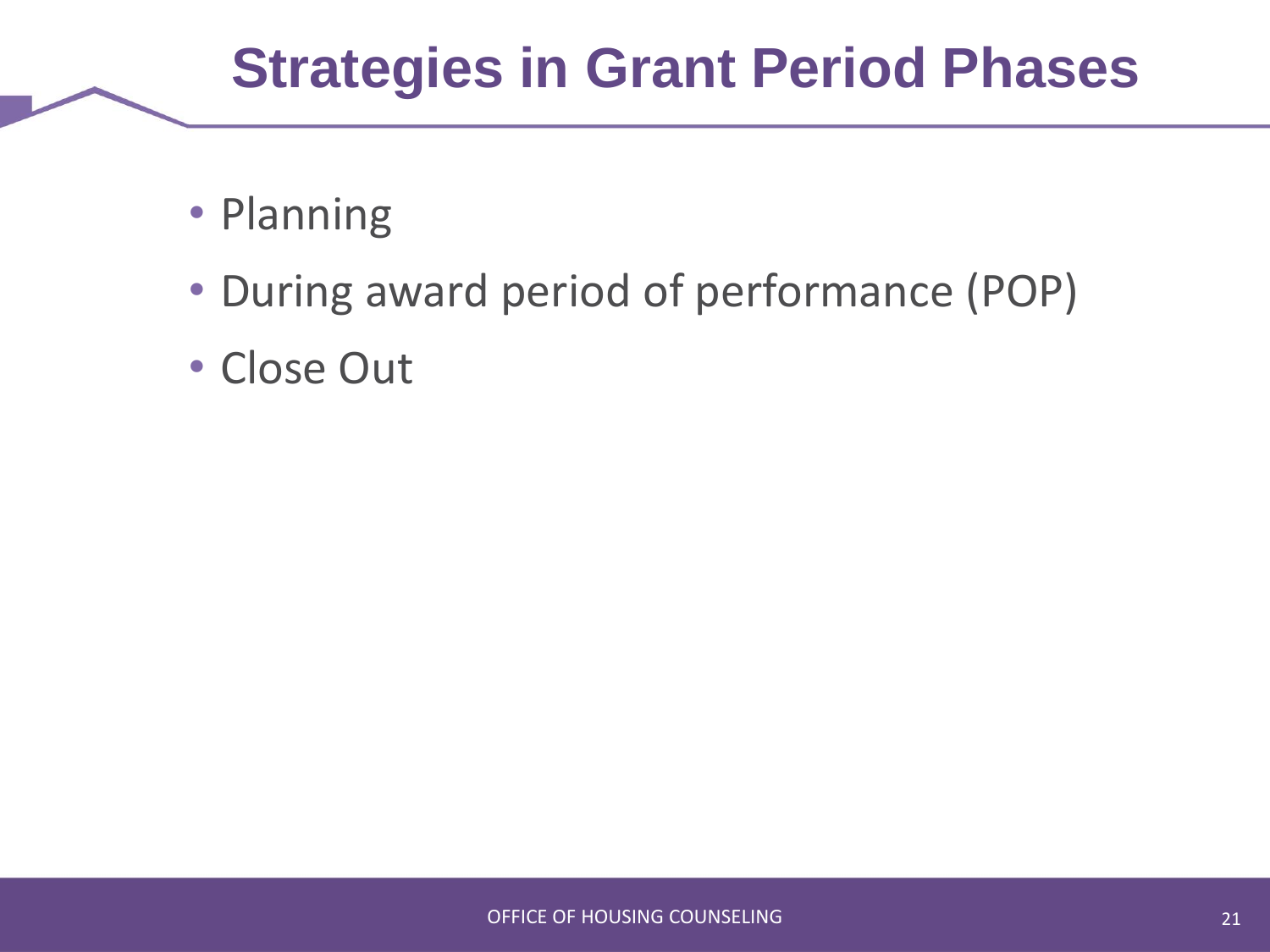## **Typical Timeline**

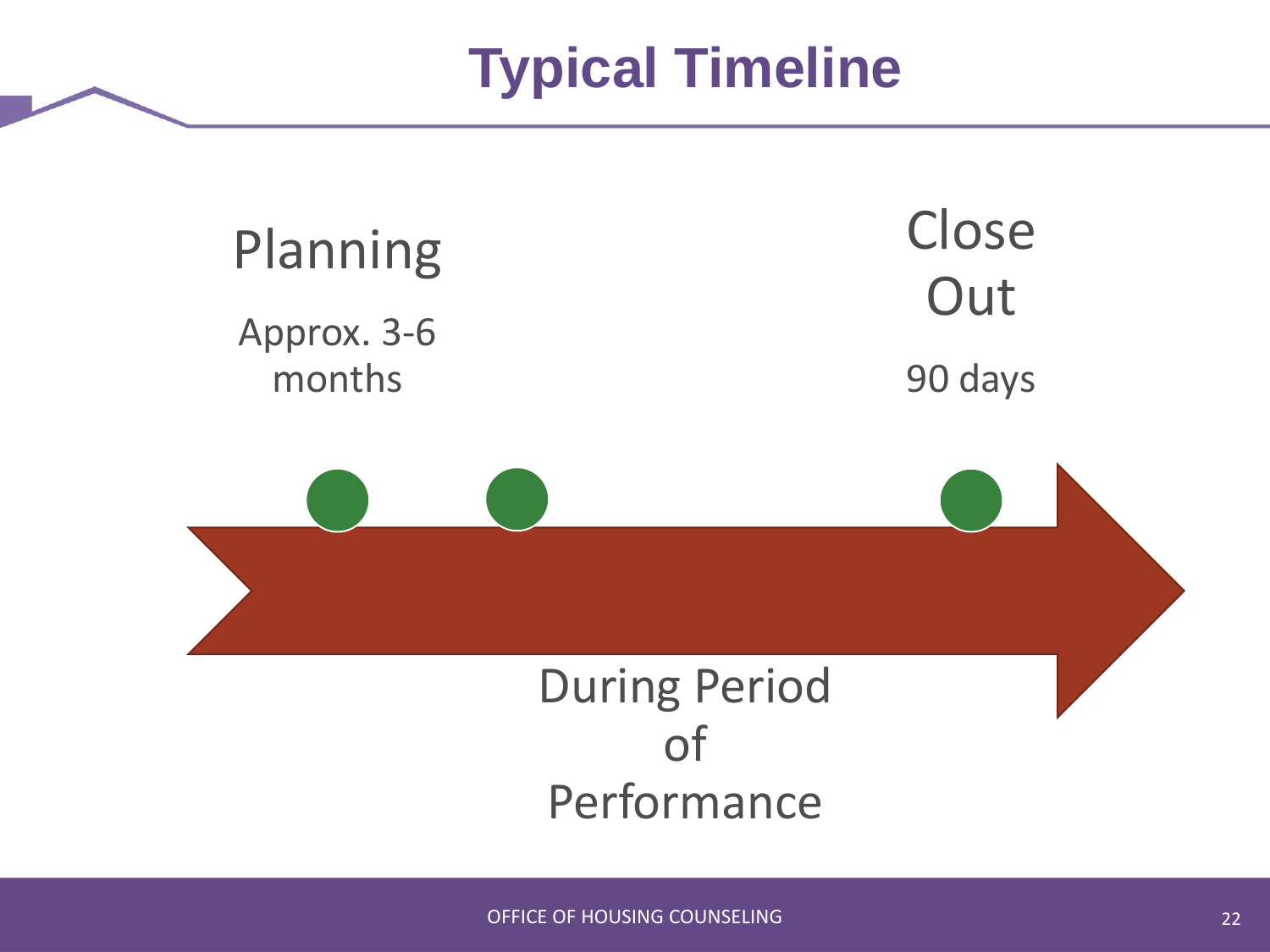### **Typical Period of Performance 18 Month Grants**



OFFICE OF HOUSING COUNSELING 23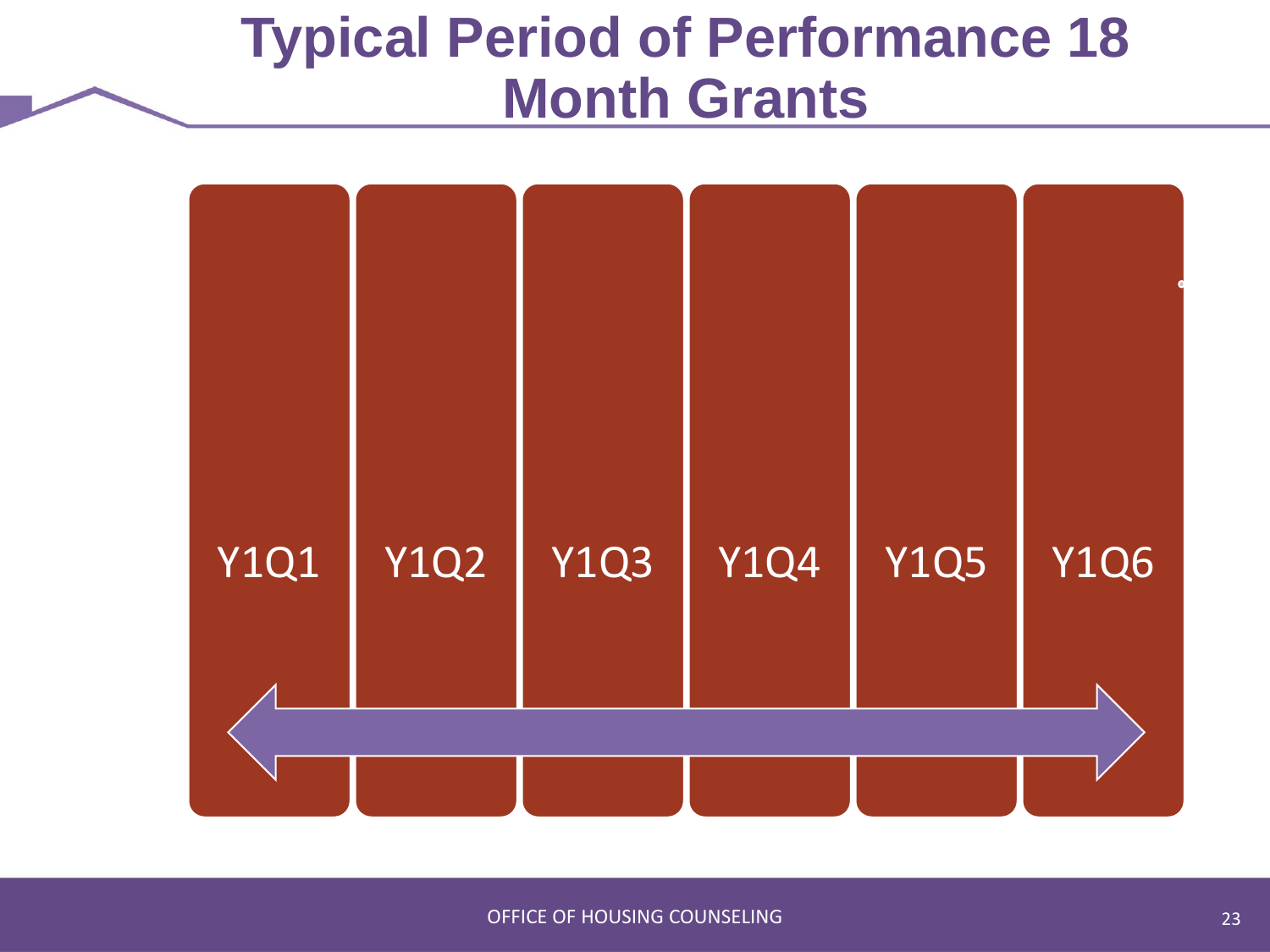## **Planning**

- General strategies:
	- Analyze your market
	- Review agency workload and capabilities
	- Leverage other programs that fund housing counseling
	- Prepare a budget and develop goals for housing counseling activities
	- Oversight agencies (OAs)
		- $\bullet$ Administer grant application process and/or identify potential sub-grantees in service area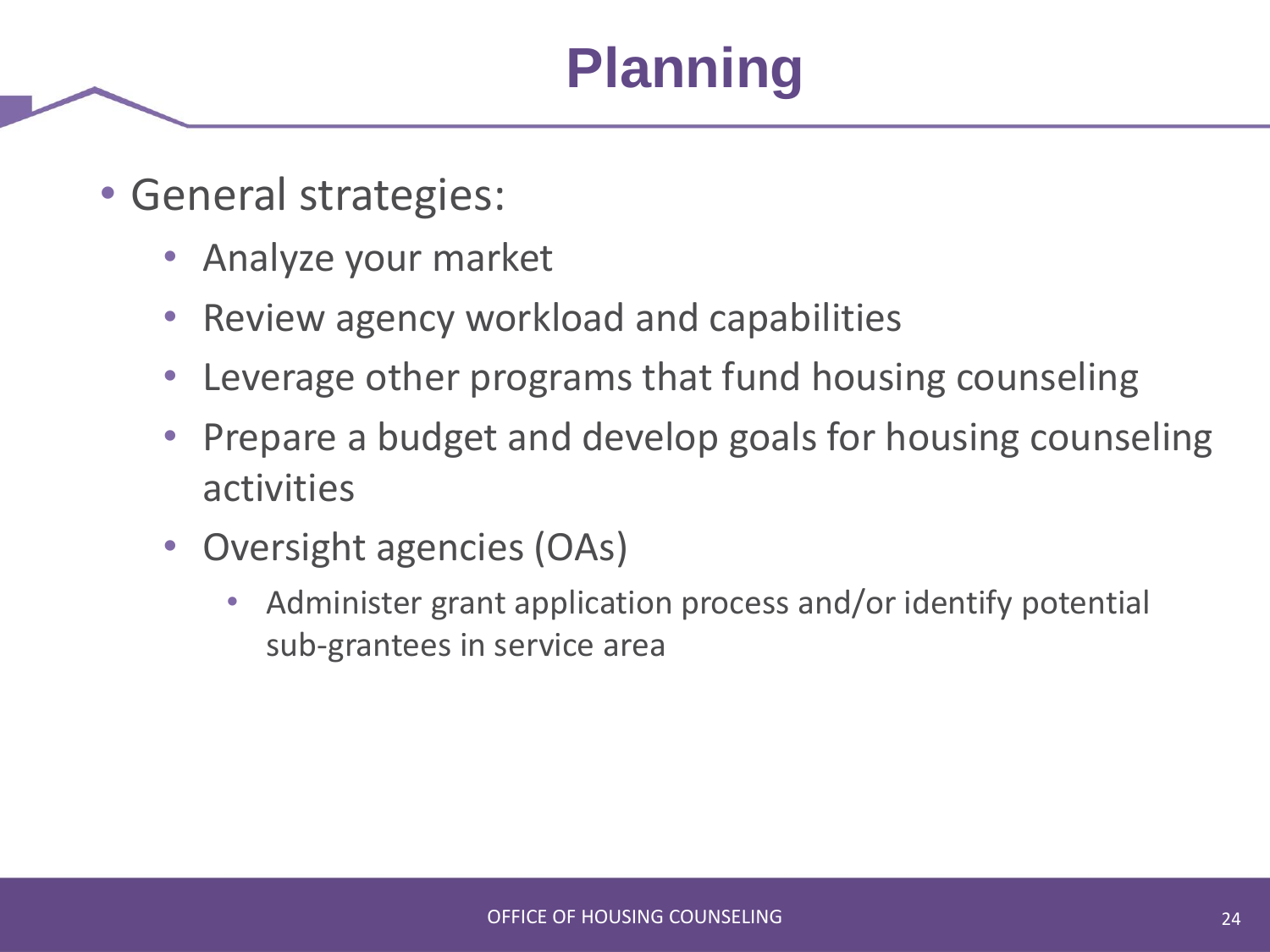## **Planning (cont.)**

- Tool-based and systems strategies:
	- Set up cost center/track each open grant separately with accounting that begins October 1
	- Set up reporting, assignments, and training in advance of receiving grant
	- Review and update policies and procedures, develop new tracking tools as appropriate
	- Review agency tools, CMS and accounting systems can provide you for customizable analysis and/or reports
	- Log into eLOCCs, CMS and HCS regularly
	- Piggy back reporting on HUD grant with other funding/use same forms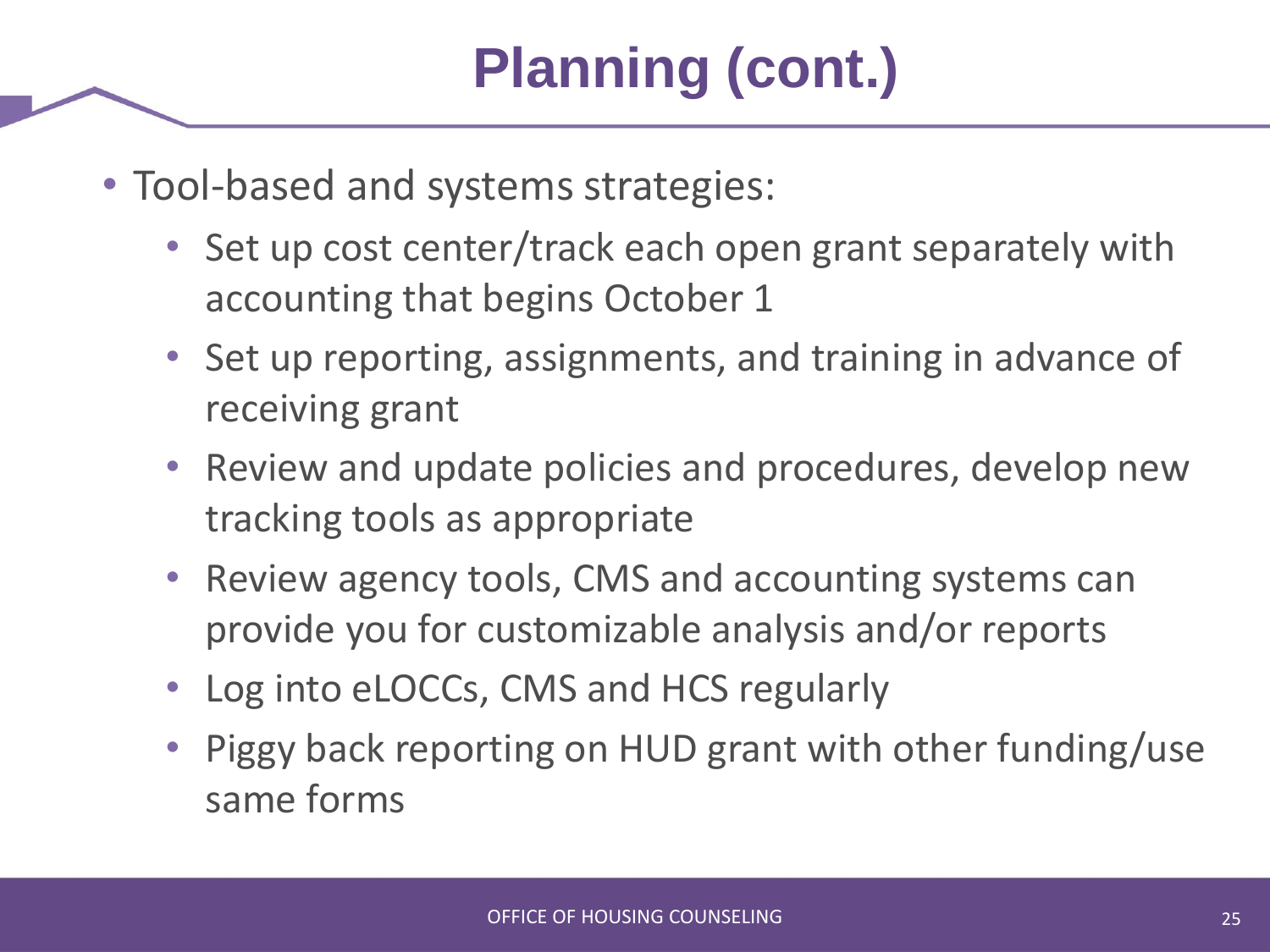## **Planning (cont.)**

- Cost strategies:
	- Analyze operating budget/what percentage is OHC funding
		- Overall, most high performing agencies leverage other funding, HUD HC funds are often less than 20% of overall operating budget for housing counseling services
- Counselor oversight and contract strategies (OAs):
	- Determine award period of performance
	- Provide deadlines, milestones and/or timelines to meet goals
	- Develop policy for reprogramming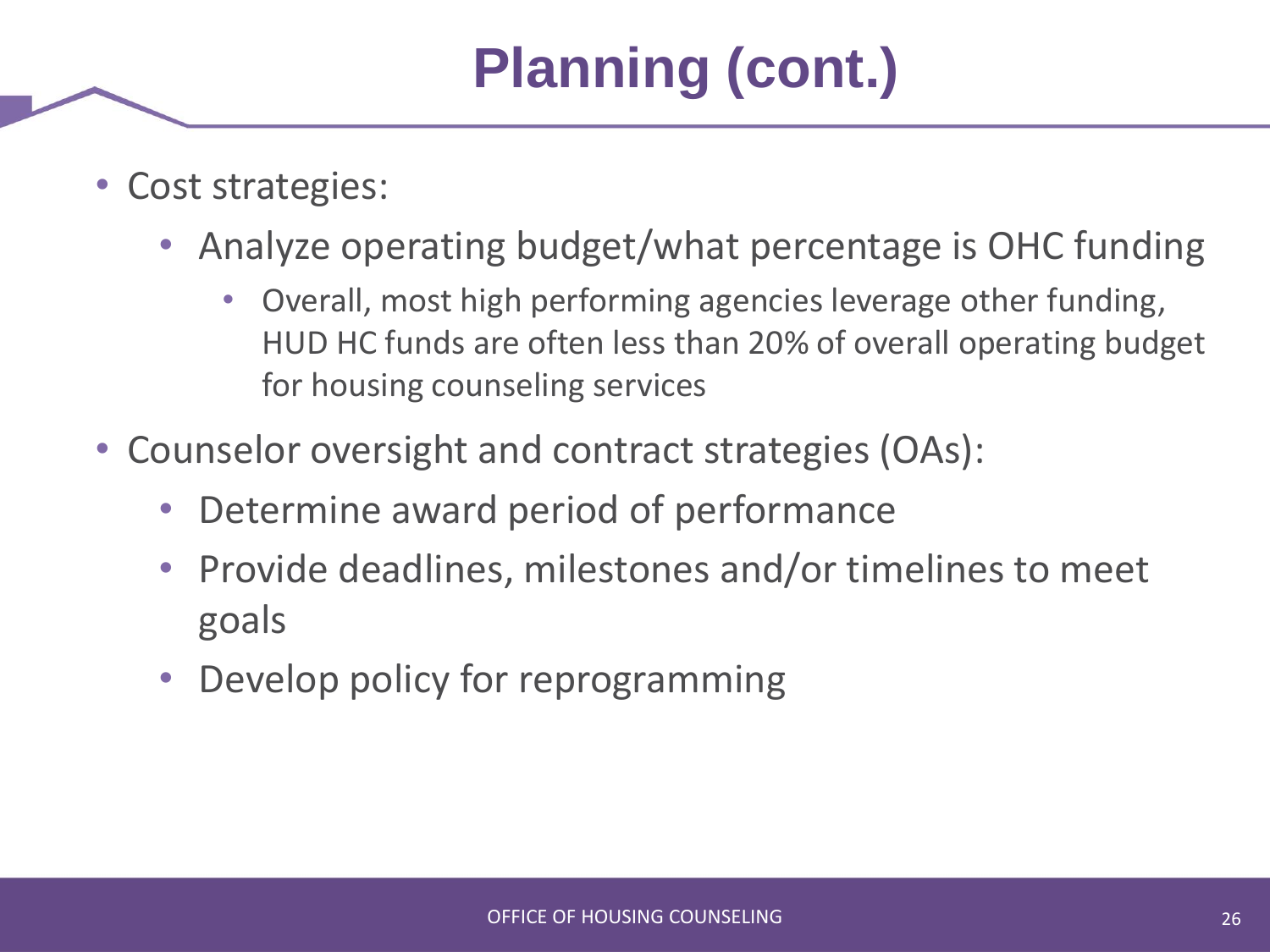## **During Award Period of Performance**

- General strategies:
	- Revisit the budget assumption at planning stage and make adjustments as necessary
	- Revisit and/or determine award period based upon HUD award – go back or forward
	- Determine frequency of OHC grant draws: Percentage across all quarters, or expend within the first few quarters of the grant
		- $\bullet$ Analyze and document spending trends as necessary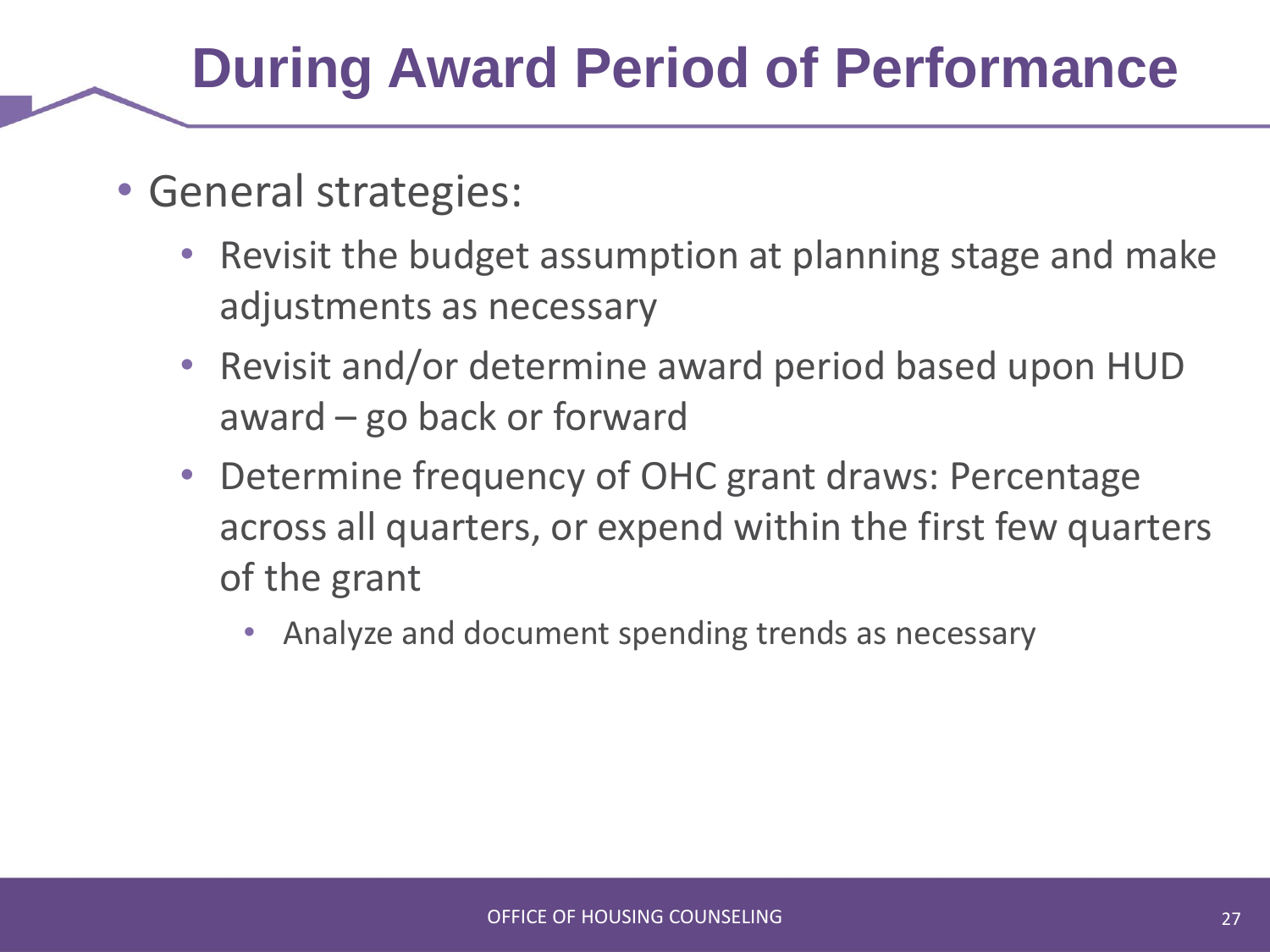- Cost strategies:
	- Determine what is eligible and what isn't eligible
	- Determine how OHC grant will be charged
	- Determine proposed frequency of OHC grant draws: percentage across all quarters, or expend within the first few quarters of the grant
	- Review financials frequently to determine progress toward award
		- Reconcile often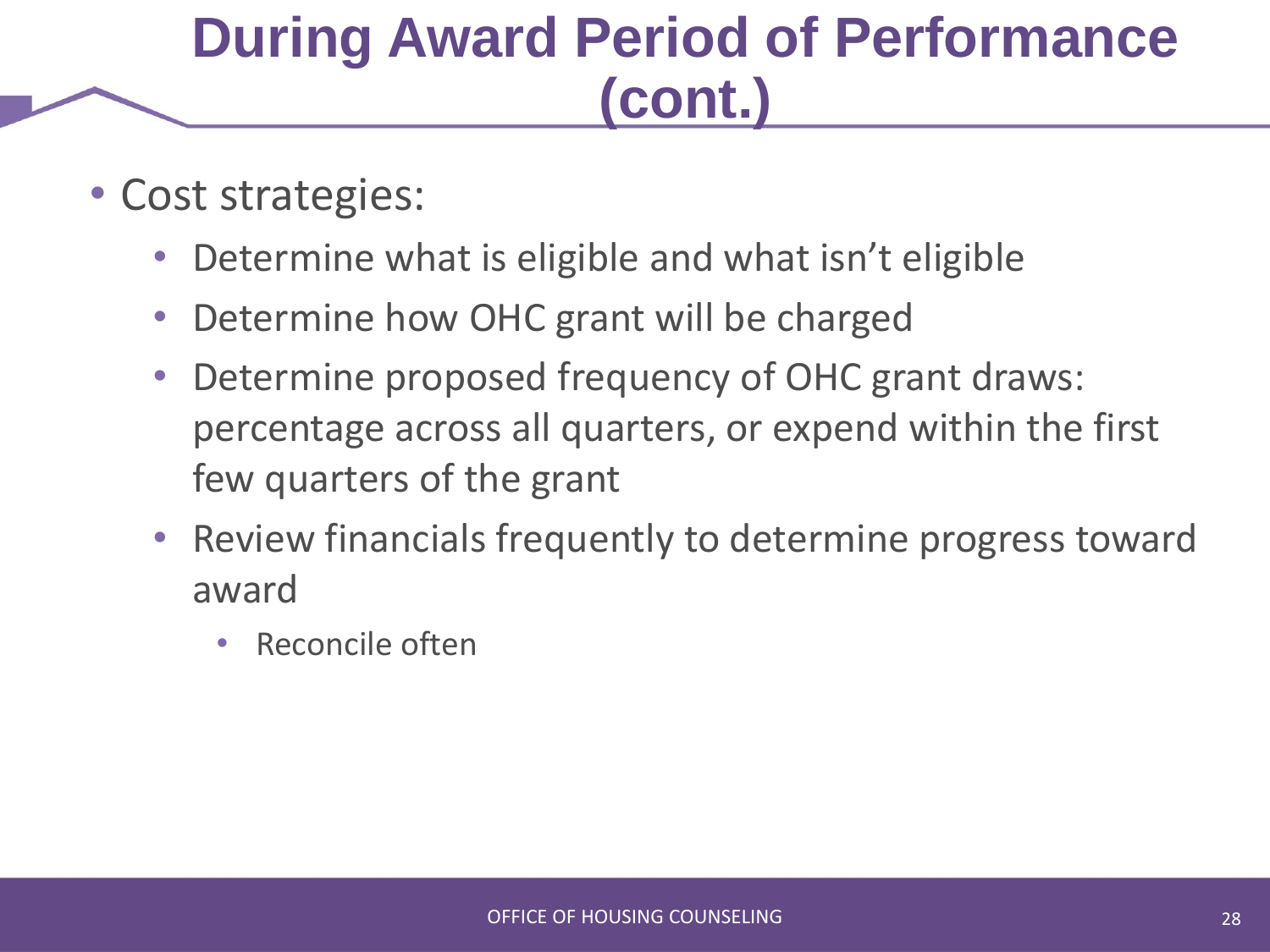- Counselor oversight and/or contract strategies:
	- Review contract terms
	- Revisit/develop overall timeline for reporting, draws, etc.
	- Provide individual goals for counselor staff and agencies as appropriate in advance
	- For managers of LHCAs and OAs, meet frequently with staff and network agencies on progress toward goals, expenditures, etc.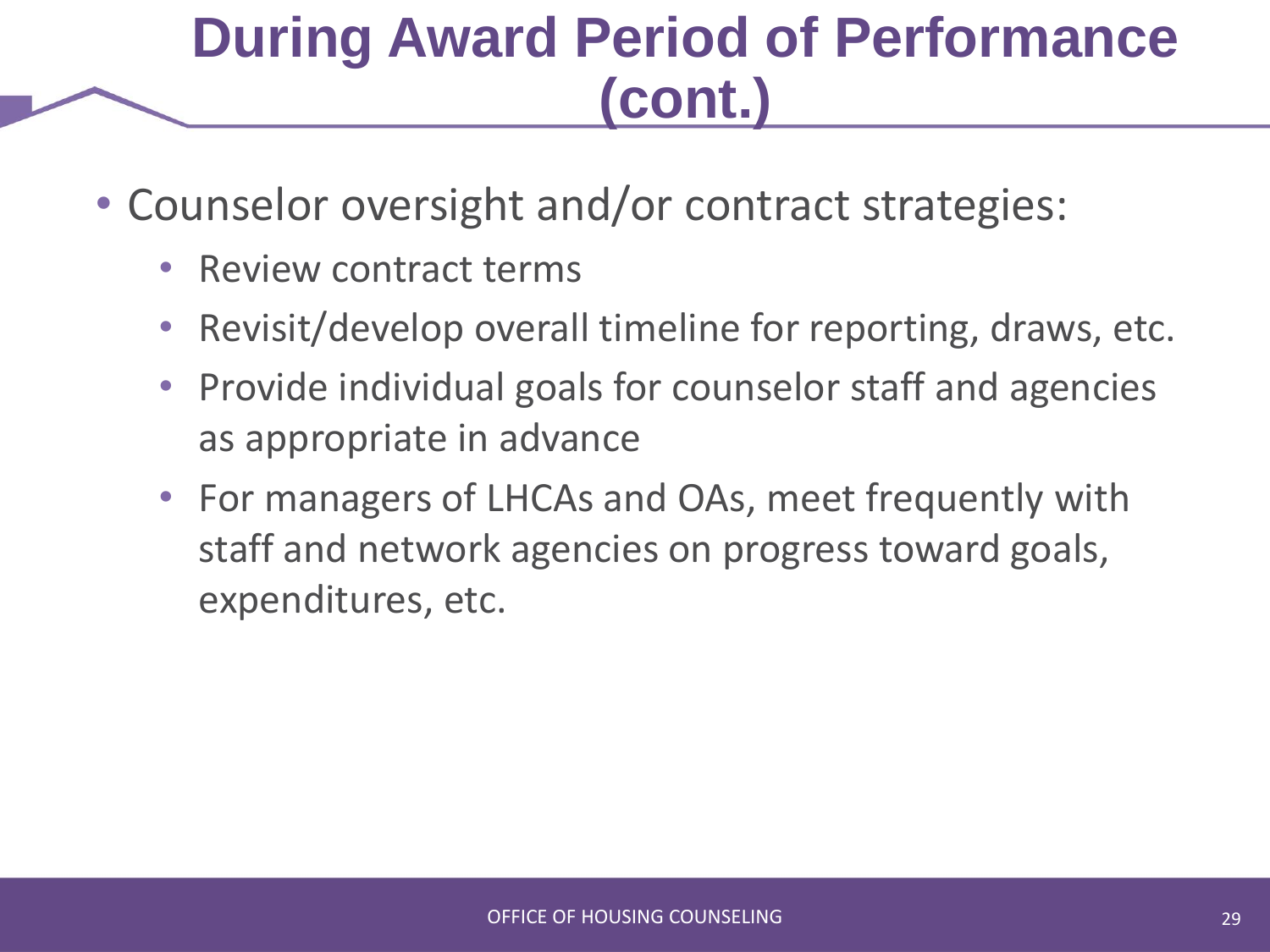- Tool-based strategies:
	- Revisit trends and compare agencies/progress toward housing counseling goals
	- Track housing counseling grant funds against deadlines
	- Develop tickler system for third and fourth quarters of a 12 month grant or fifth and sixth quarter of a 18 month grant
	- Set internal and external deadlines through calendar and email communication, color-code, etc.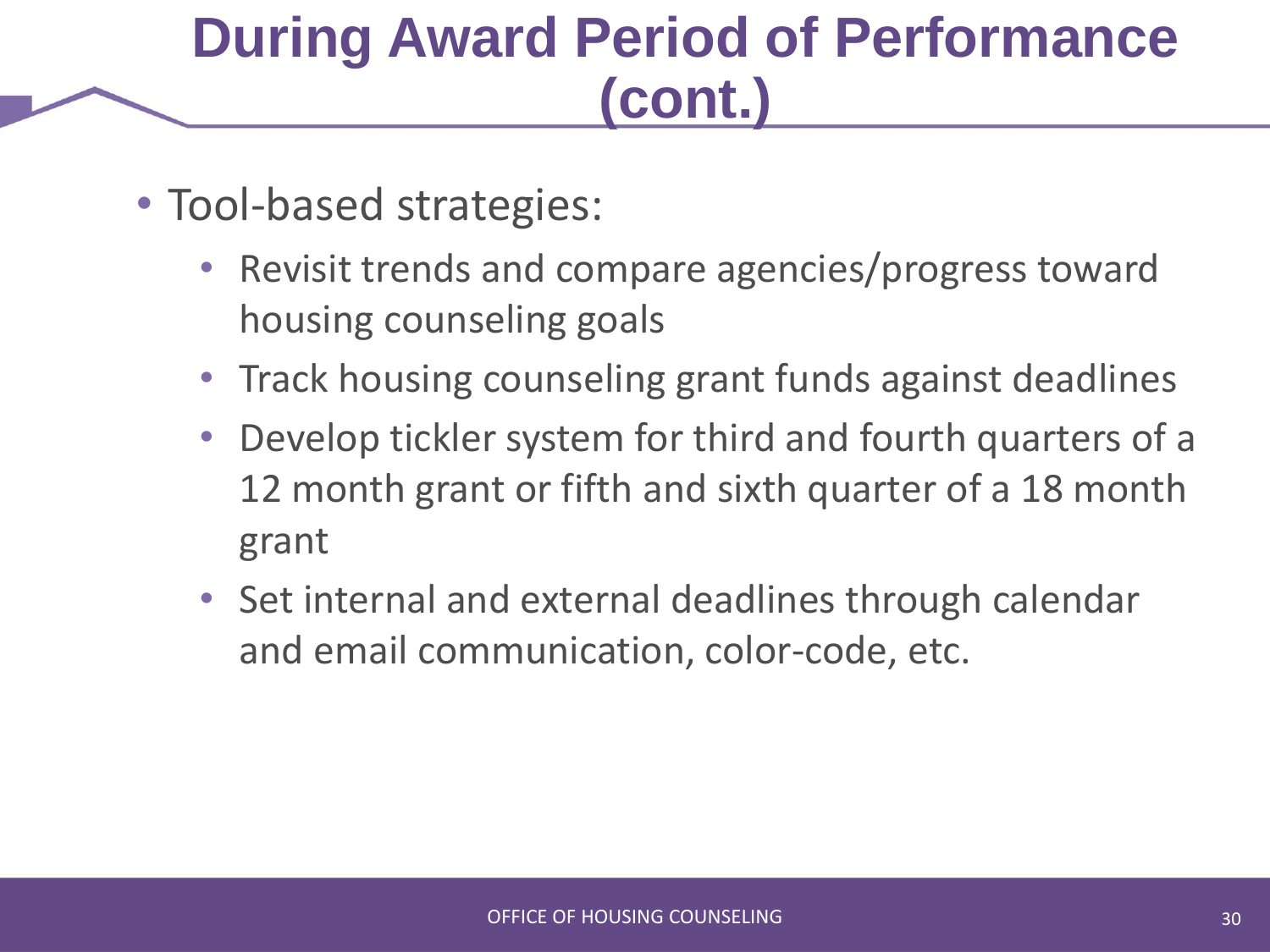- Counselor oversight and/or contract strategies (cont.):
	- Provide enhanced oversight or, if OA, TA to agencies and counselors not meeting their goals
	- Communicate grant progress with HUD POC
	- OAs - Reprogram funds as necessary, add agencies, amend contracts, etc.
		- Go back to high performing agencies with bonus funds/supplemental NOFA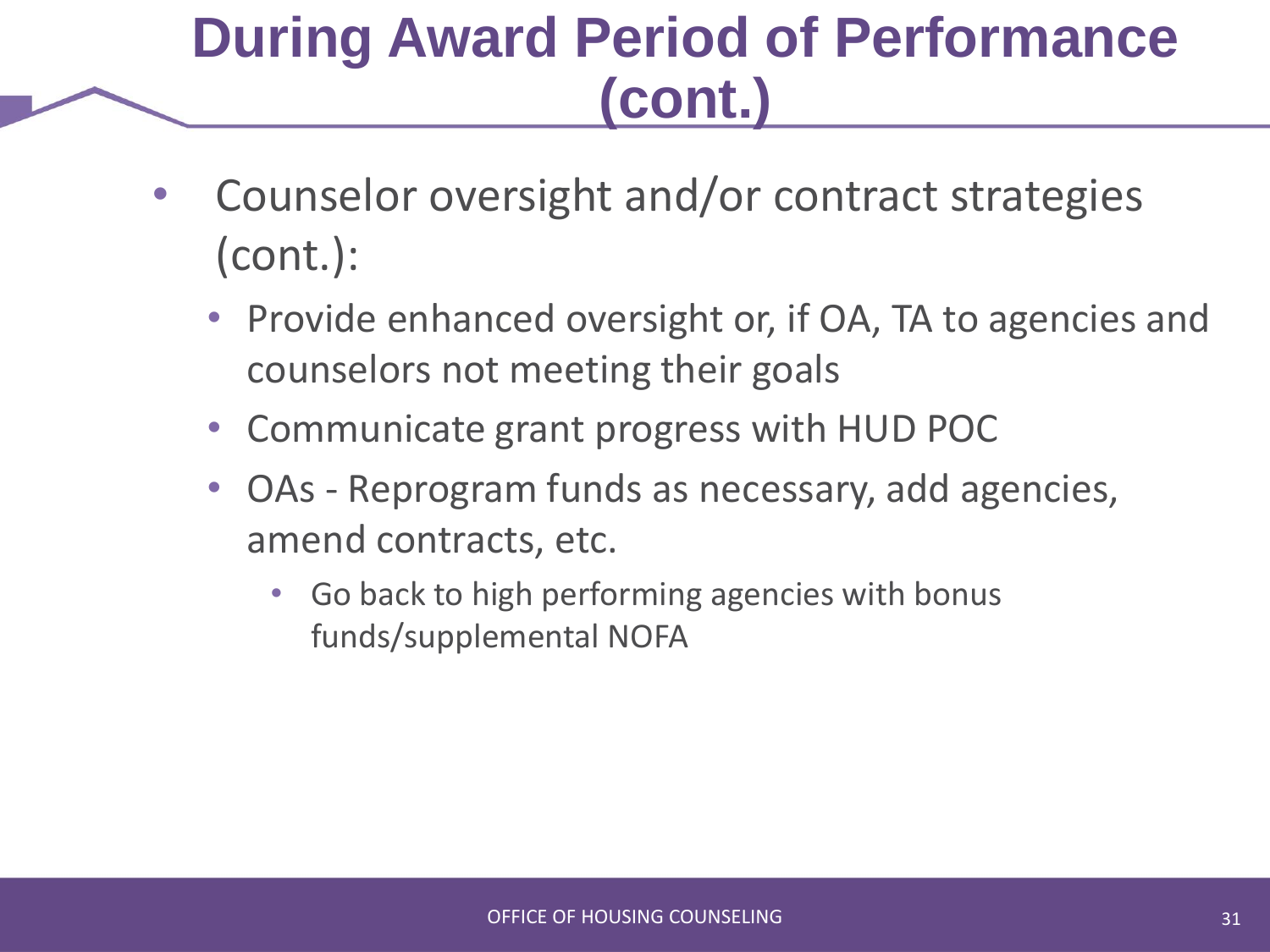## **Close Out**

- Review and prepare final financials
	- Remember: You have 90 days to complete your grant!
- Reexamine expenditures, reprogram as necessary to ensure all grants spent down ASAP
- Discuss possible extension with HUD POC
- Revisit lessons learned during award period of performance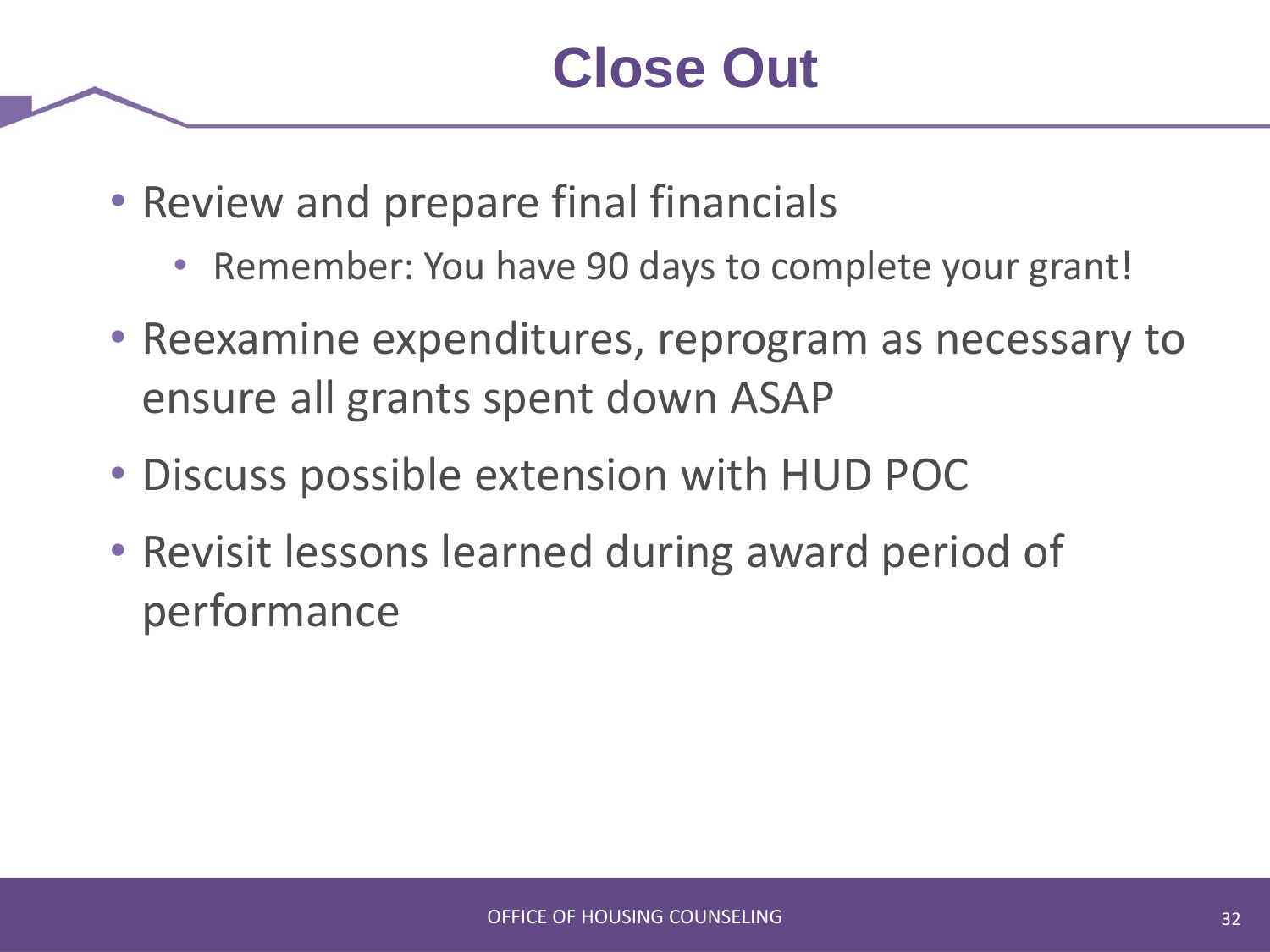**Polling question 3: What one strategy do you plan to use in the future to ensure HUD Housing Counseling Funds are Spent in a Timely Fashion?** 

- 1. Examine how costs are charged against the grant and make changes accordingly
- 2. Develop a new tool to track draws better
- 3. Work with accounting department more closely
- 4. Communicate more with HUD POC
- 5. Don't know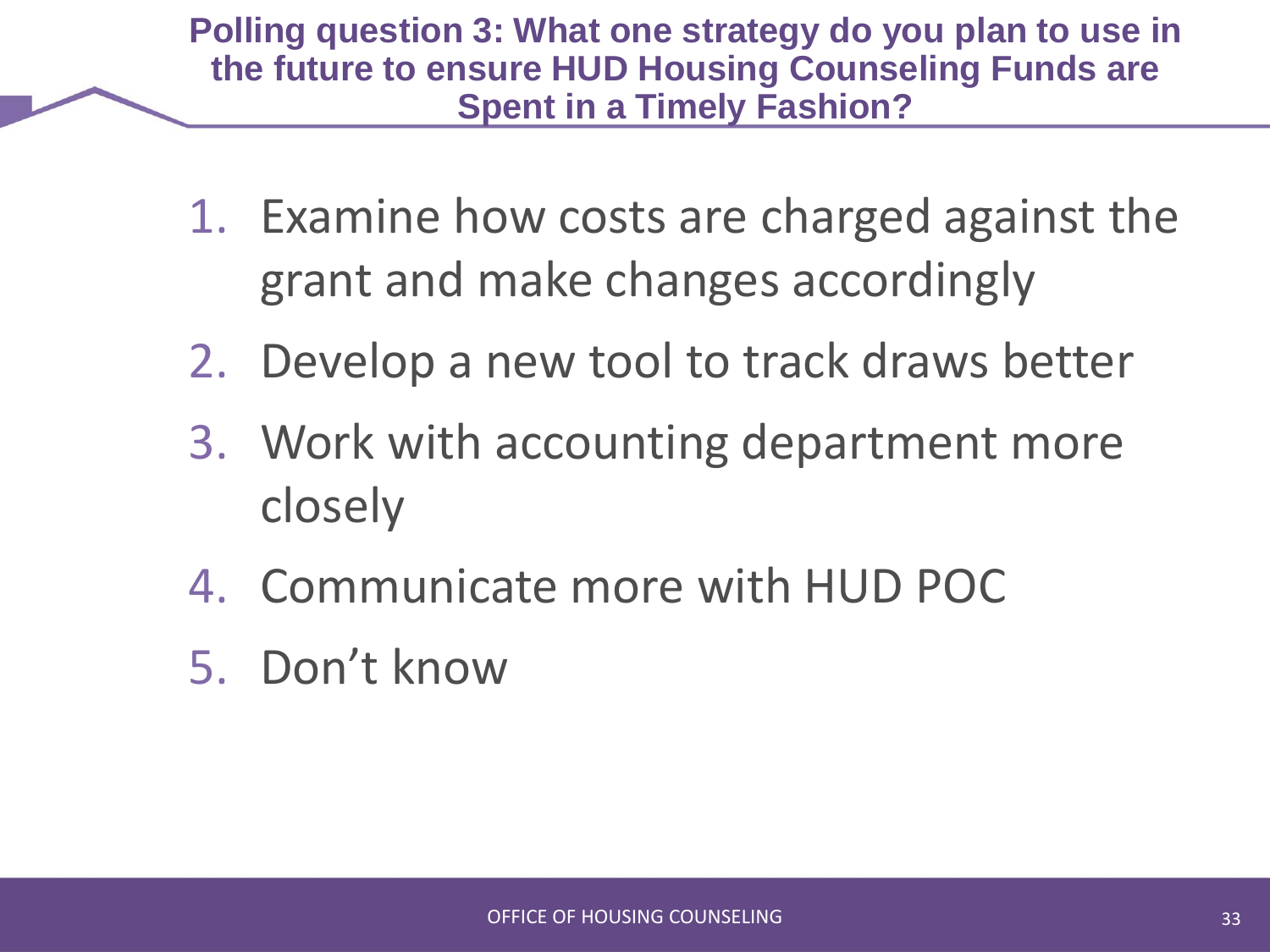### **Resources**

- HUD Exchange Housing Counseling Main page
	- <https://www.hudexchange.info/housingcounseling/>
- Housing Counseling FAQs
	- [https://www.hudexchange.info/faqs/programs/housing](https://www.hudexchange.info/faqs/programs/housing-counseling/)counseling/
- Housing Counseling program Webinars
	- [https://www.hudexchange.info/programs/housing](https://www.hudexchange.info/programs/housing-counseling/webinars/)counseling/webinars/
- Capacity Building Toolkits
	- https://www.hudexchange.info/programs/housing[counseling/resources/capacity-building/#general-capacity](https://www.hudexchange.info/programs/housing-counseling/resources/capacity-building/#general-capacity-building-guidance)building-guidance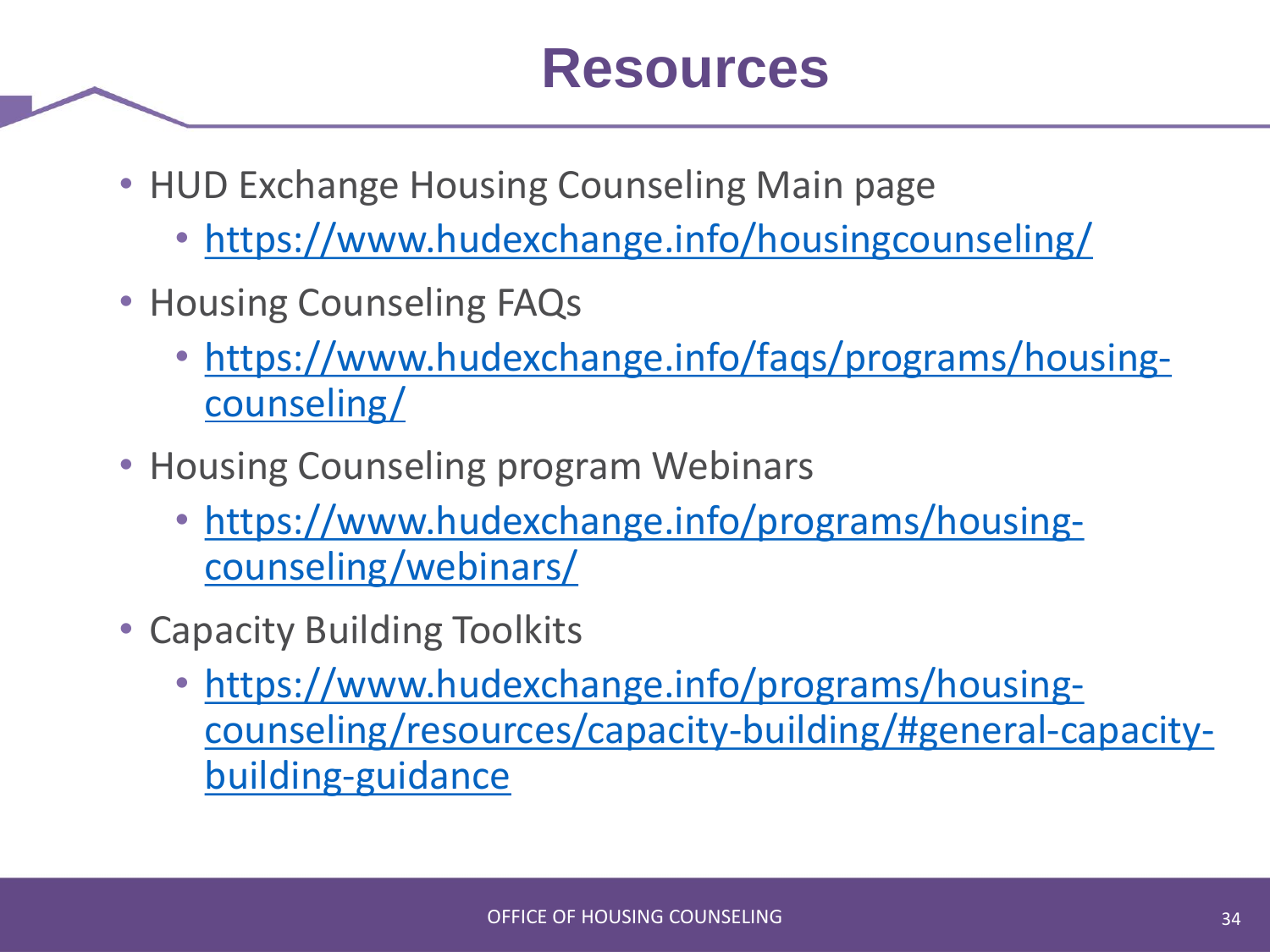- If you logged into the webinar, you will receive a "thank you for attending" email from GoToWebinar within 48 hours.
- The email will say "*This is your CERTIFICATE OF*  **TRAINING**". There is no attachment
- Print out and save that email for your records.

Thank you for attending our Webinar on Managing Expenditures and Avoiding Recapture. We hope you enjoyed our event. This is your CERTIFCATE OF TRAINING. Please print out and save this email for your records. Please send your questions, comments and feedback to: [housing.counseling](mailto:housing.counseling@hud.gov)@hud.gov.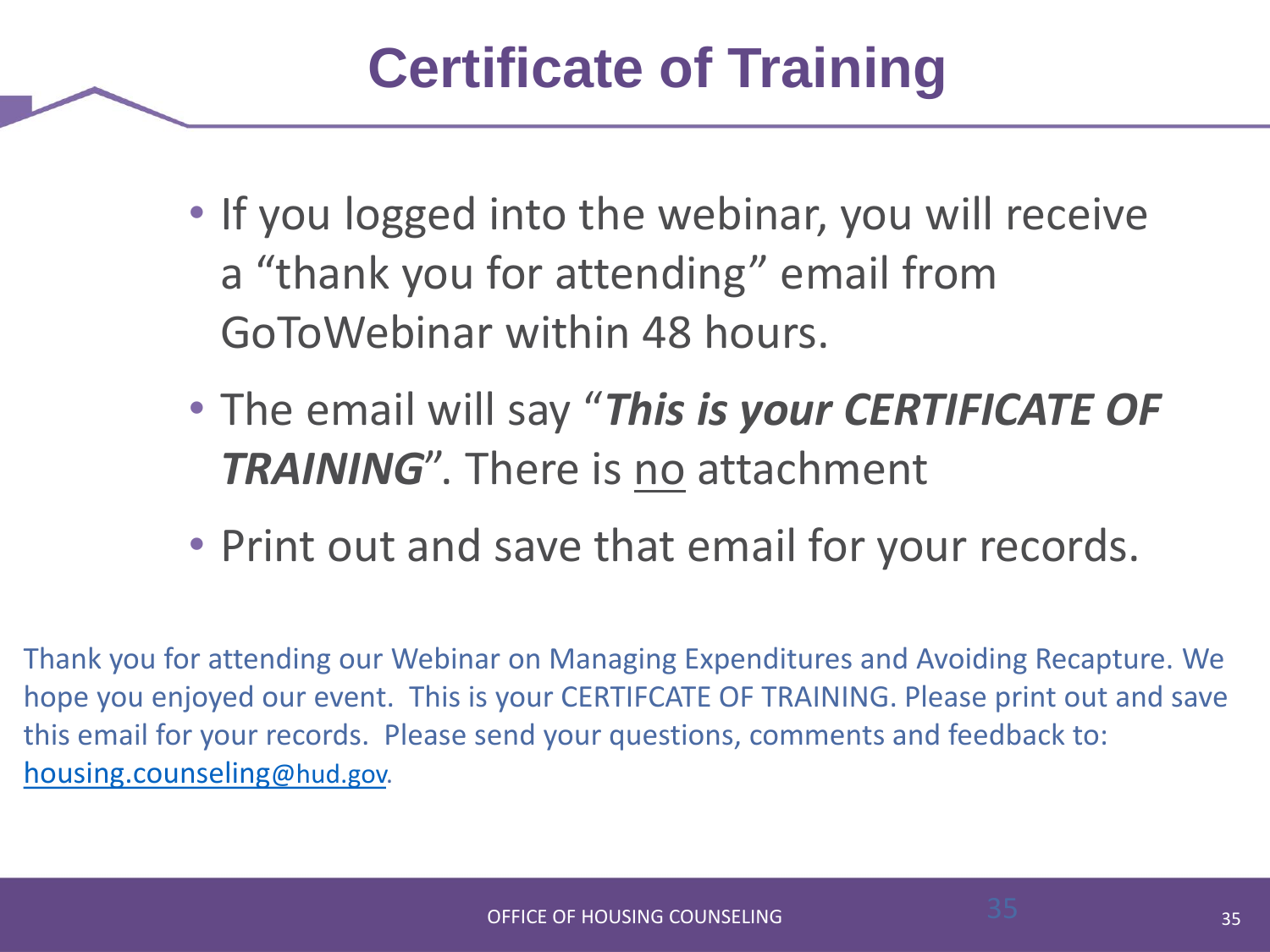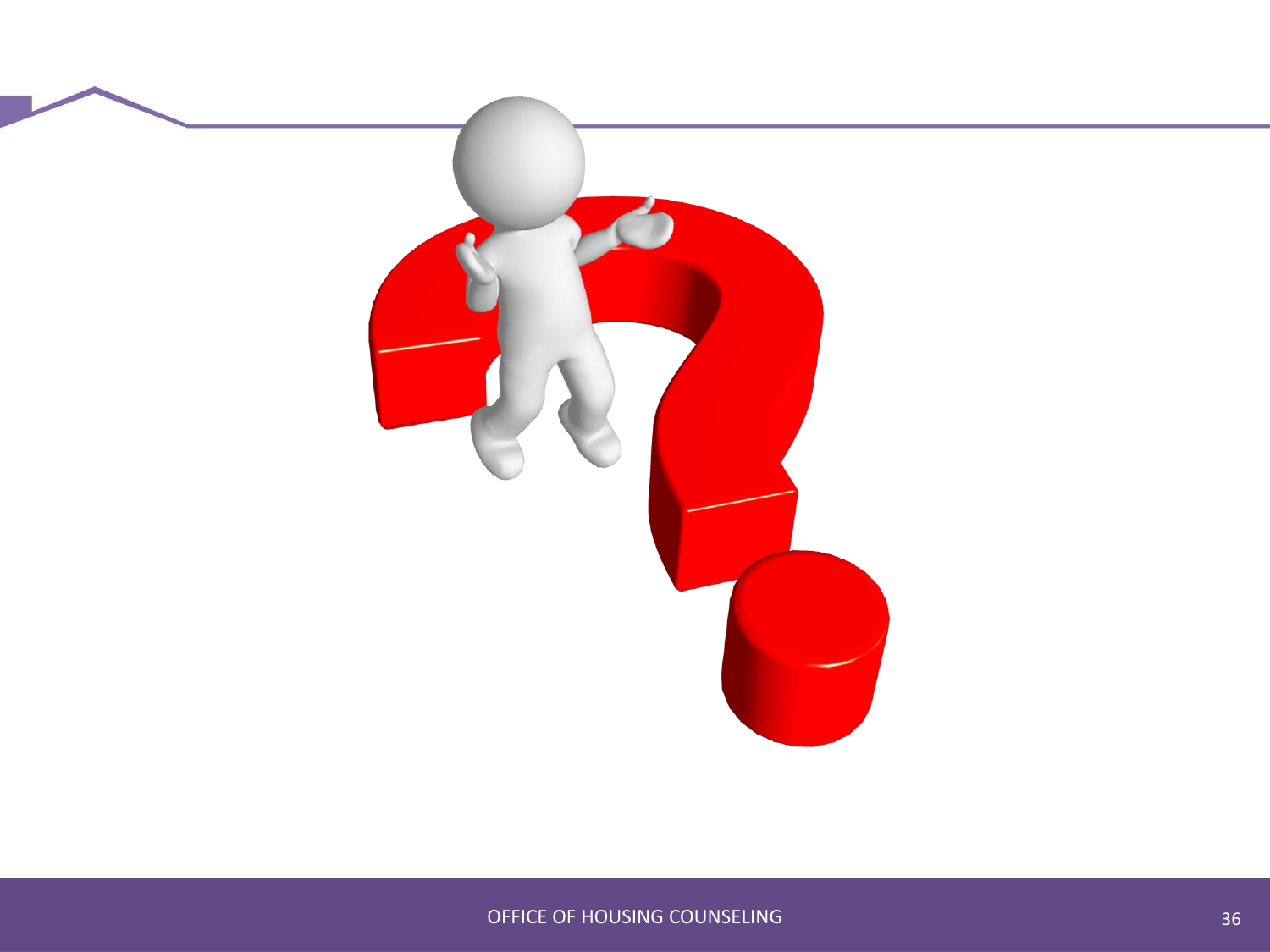## **Conclusion**

For housing counseling program information, grant information, training and events, counselor resources and to sign up for our LISTSERV. **[www.hudexchange.info/programs/housing-](http://www.hudexchange.info/programs/housing-counseling/)**

# **counseling/**

Email Questions or comments: **[housing.counseling@hud.gov](mailto:housing.counseling@hud.gov)**

**In subject line type:** name of webinar